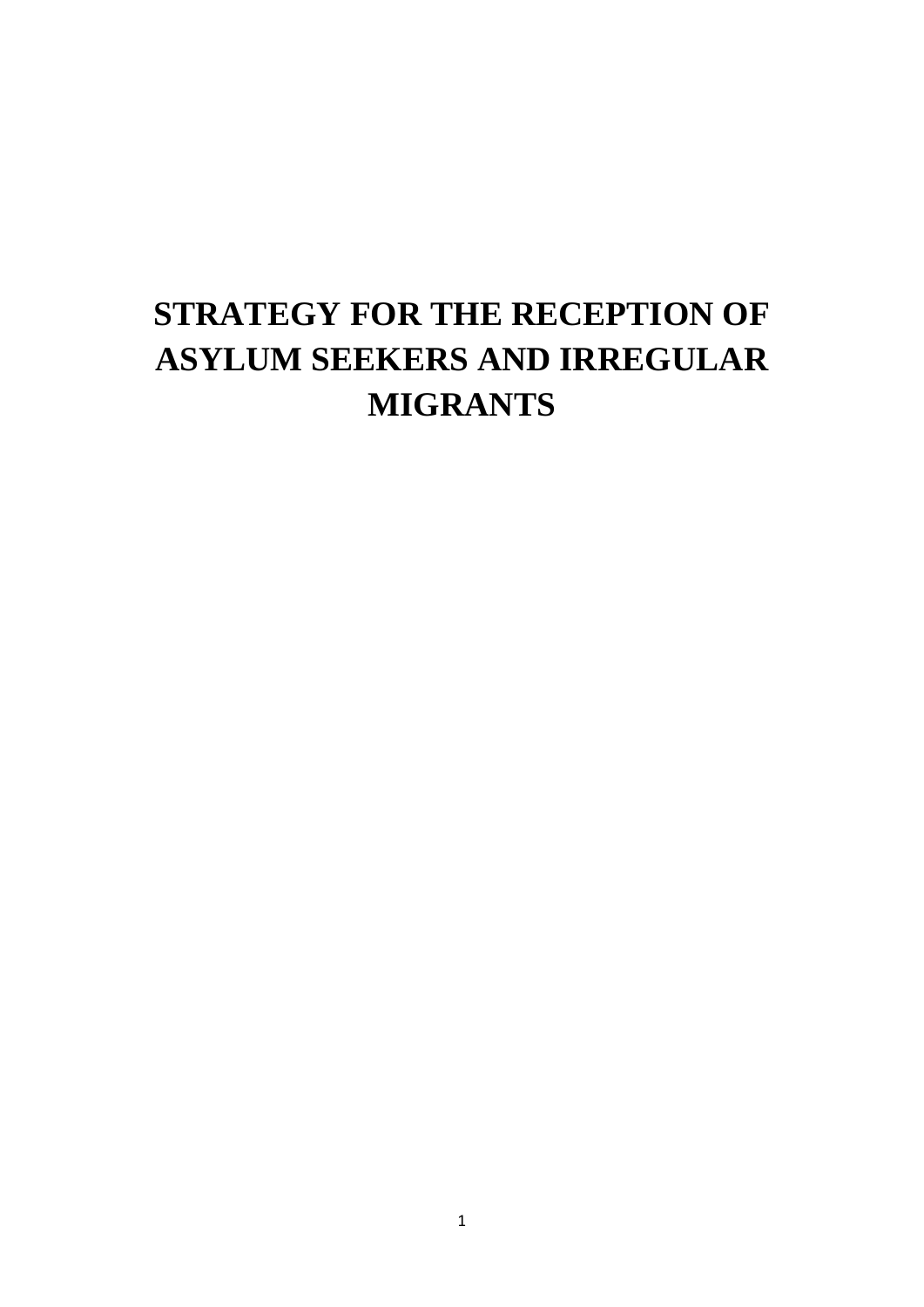#### **FOREWORD**

Asylum and irregular migration posed considerable challenges for Malta since 2002. These challenges required the consolidation of our asylum system, as well as the establishment and enhancement of a system for the reception of irregular migrants and asylum seekers.

The challenge posed by asylum and irregular migration is however not only one imposed by the material conditions of reception or the mechanics for granting international protection, but also by our assumptions and expectations. It has to be recalled that not that many years ago we considered Malta a country of emigration, with countless Maltese leaving in search of better opportunities in Australia, Canada, the United States and the United Kingdom amongst other countries.

The switch from country of emigration to country of immigration may not have been immediately obvious, but it was, or at any rate appears, to have been very sudden. This switch is also by no means limited to irregular migration and international protection. In fact, many have entered Malta via regular channels and settled here, be it from European Union Member States or third countries. The reasons for migrating are, in fact, manifold and diverse, practically as diverse as the phenomenon of migration itself.

Irregular migration and international protection in some ways present more obvious challenges, due primarily to the immediate reception needs of these migrants, but also to other factors such as distinguishing between those who require protection and those who do not.

The present consultation document addresses specifically the reception aspect, firstly because of its importance but also in view of the need to comply with higher standards, including those emanating from EU legislation. The aim of this document is therefore the establishment of a set-up for the enhancement and re-organisation of Malta's reception system. In so doing the document seeks to draw an adequate balance between human rights, health concerns and security.

The document is also based on feedback received from pertinent stakeholders and the public following a consultation process held during November 2015.

Carmelo Abela

Minister for Home Affairs and National Security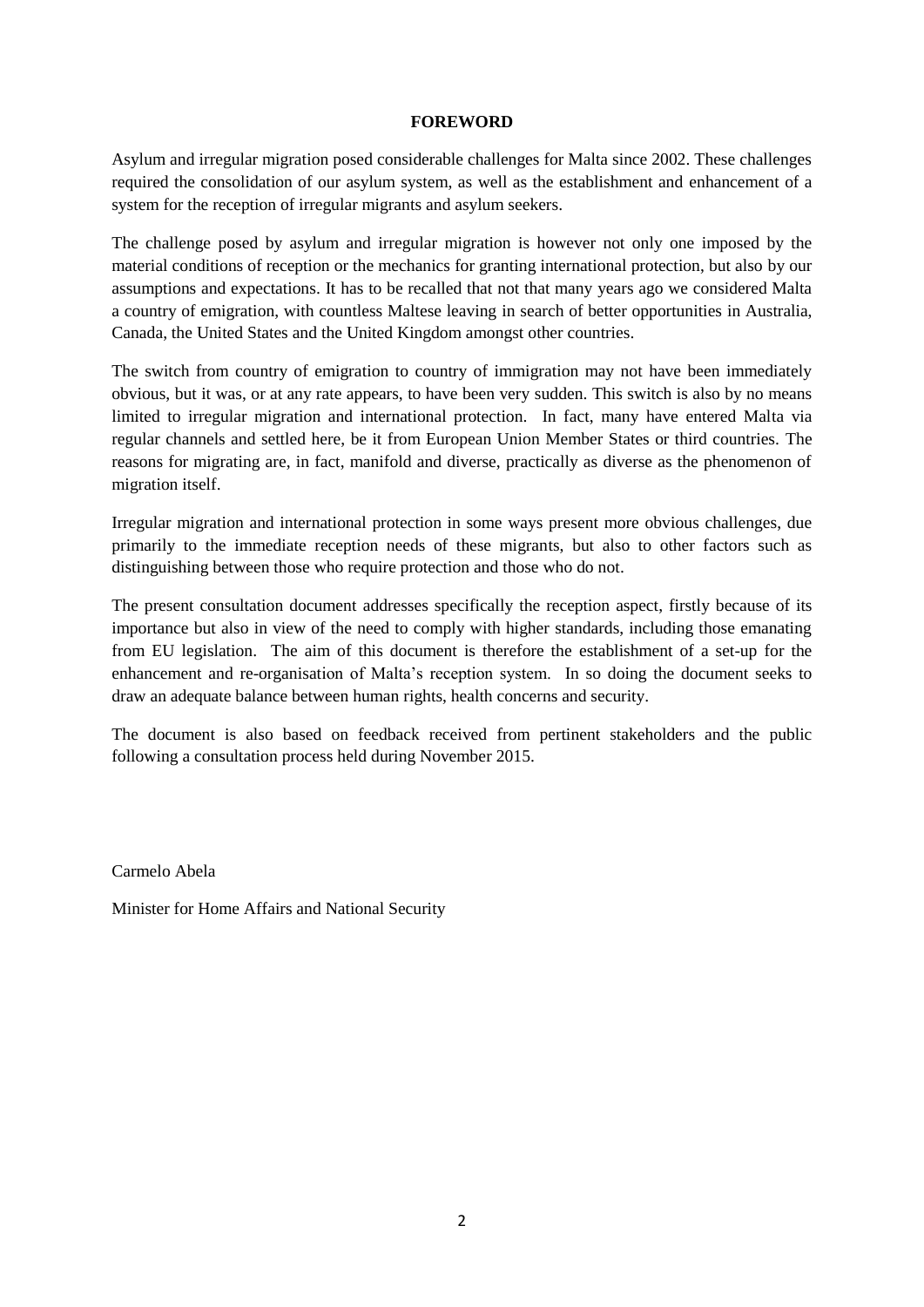#### **INTRODUCTION**

Malta has been experiencing a large influx of irregular migrants since 2002, when over 1,600 persons reached Malta's shores on board unregistered craft. This trend went on unabated although reductions in the number of arrivals were registered in 2003 and 2010. During 2008 and 2013 over 2,000 migrants entered Malta irregularly. The figure for 2014, although not as high, still exceeded the 500 mark. Despite the reduction in the number of irregular migrants in 2015 standing at more than 100 persons, the number of asylum applications received has been significant, given that applications were also received directly at the Office of the Refugee Commissioner. As at end October 2015 almost 1,400 asylum applications were lodged.

Needless to say, in the context of a country of 316 square kilometres and a population of over 400,000 such an influx has significant repercussions in terms of resources and accommodation logistics, as well as in relation to other key aspects, including international protection, integration as well as the return of those found not to be deserving of international protection.

Malta's ratio of asylum seekers in proportion to population has consistently been among the highest, and very often the highest, among all EU Member States. In fact, Malta received a total of 20.2 asylum applications per 1,000 inhabitants between 2009 and 2013, compared to an EU average of 2.9. It is also to be stated that the Maltese Office of the Refugee Commissioner does not only receive international protection applications from irregular migrants; for during 2014 up to 824 asylum applications were also received from migrants who applied directly at the Office of the Refugee Commissioner. All this goes a long way to show that even though asylum applications may be generally constant, the number is at the same time elevated when compared to the country's geophysical and social circumstances and realities. Matters are further complicated by the fact that a majority of those who seek international protection in Malta are actually found to be deserving of such protection. This means that these people do not only require immediate reception arrangements, but also long-term solutions.

In view of the abovementioned circumstances, conditions in reception centres have been rendered difficult during certain periods; however over the last few years several initiatives were carried out in order to improve the living conditions of irregular migrants and asylum seekers residing in such centres, including by means of EU funding mechanisms. Similar to previous years, apposite European funding mechanisms and national funds will be utilised for the provision of adequate food supplies, bedding, clothing and medical support among other initiatives. Investment will also continue being made in reception facilities, where the required refurbishment initiatives in open and closed centres will be undertaken. Furthermore, Malta's Open Reception capacity will be enhanced by means of a new Reception Facility, with the utilisation of EU funds, in order to better address current and future needs.

The present document seeks to build upon the existing reception system, introducing improvements at several stages with a view to ensuring compliance with new EU obligations, as well as to improve the system from the perspective of national security on the one hand and humanitarian and human rights considerations on the other.

The objectives of this document may be summed up as follows:

 The adoption of a comprehensive approach to the reception of asylum seekers and irregular migrants, addressing all basic needs; and,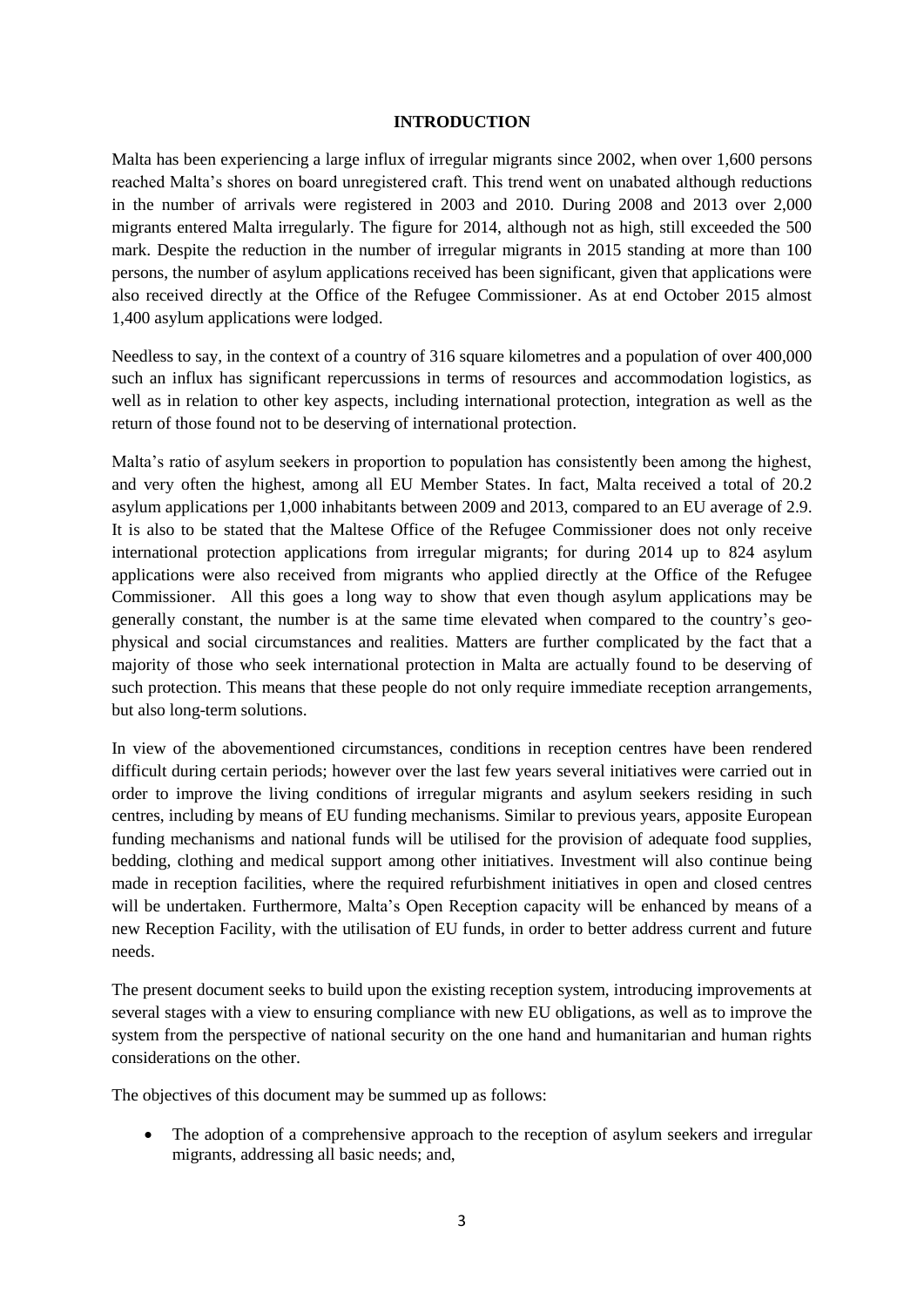• The institution of procedures intended to better safeguard the rights of asylum seekers and irregular migrants, though always with reference to national security and public order, as well as public health.

The present document is evidently also built within the framework of developments that have taken place so far in the fields of international protection and the return of irregular migrants who have no protection needs.

It bears noting that in the international protection sphere Malta has updated its practices in line with the relevant EU Directives, with the result that it now has a well established and efficient system for the determination of international protection. Government will continue building up on this system where and as necessary.

As for the return sphere, Malta is in compliance with the Return Directive, which has been transposed into national legislation. Moreover, further action at the European level is expected in this field, which action should address challenges and difficulties being faced by several Member States.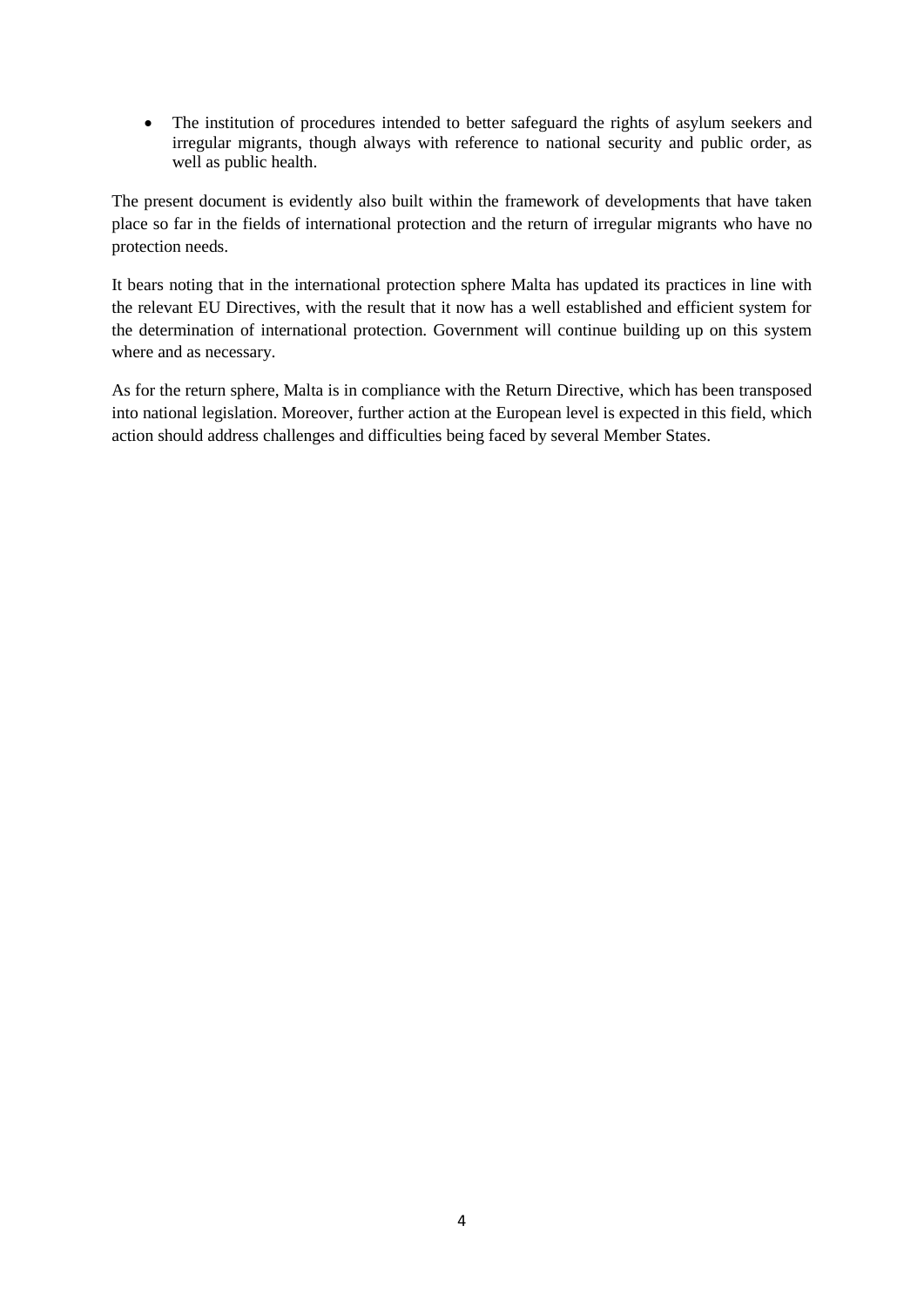## **CHAPTER 1: BACKGROUND (LEGISLATIVE AND OTHER DEVELOPMENTS)**

## **i. The European Union**

#### *a. Legislation*

The reception of asylum seekers is regulated by the Reception Conditions Directive, which has been transposed into Maltese legislation by the amended *Reception of Asylum Seekers (Minimum Standards) Regulations, SL 420.06.* The Directive has been re-cast as *Council Directive 2013/33 laying down standards for the reception of applicants for international protection*. This Directive was to be transposed into Member States' national legislation by 2015.

The transposition of the Directive requires, amongst others:

- the introduction into national legislation of reasons as to why an asylum seeker may be detained;
- the introduction into national legislation of alternatives to detention;
- a regular review of detention decisions; and,
- free legal aid when reviewing detention decisions.

Moreover, the Directive regulates specific aspects of material reception, including in particular vis-àvis the classification of detainees.

The return of irregular migrants, including the detention of such migrants with a view to returning them, is regulated by *Council Directive 2008/115 on common standards and procedures for returning illegally staying third-country nationals*. The provisions of this Directive have been transposed into national legislation by the *Common Standards and Procedures for Returning Illegally Staying Third Country Nationals Regulations, SL 217.12.*

#### *b. Other Actions*

EU funding mechanisms are available to Malta and other Member States, including with a view to providing adequate reception conditions to asylum seekers. The availability of these funds has, over the years, contributed to the provision of accommodation and services in both Detention and Open Centres. At the same time however, it has to be recognised that not all the reception-related difficulties a Member State may face can be resolved by the availability of funds.

## **ii. The European Convention on Human Rights**

Malta's reception system also has to be adapted in line with European Court of Human Rights (ECtHR) jurisprudence relating to the European Convention on Human Rights (ECHR).

The legislative measures to be taken are the following:

 Amendment of Article 25A (10) of the *Immigration Act (Cap 217)*, so as to enable detainees to challenge the reasons for their detention, as opposed to only the duration of their detention; and,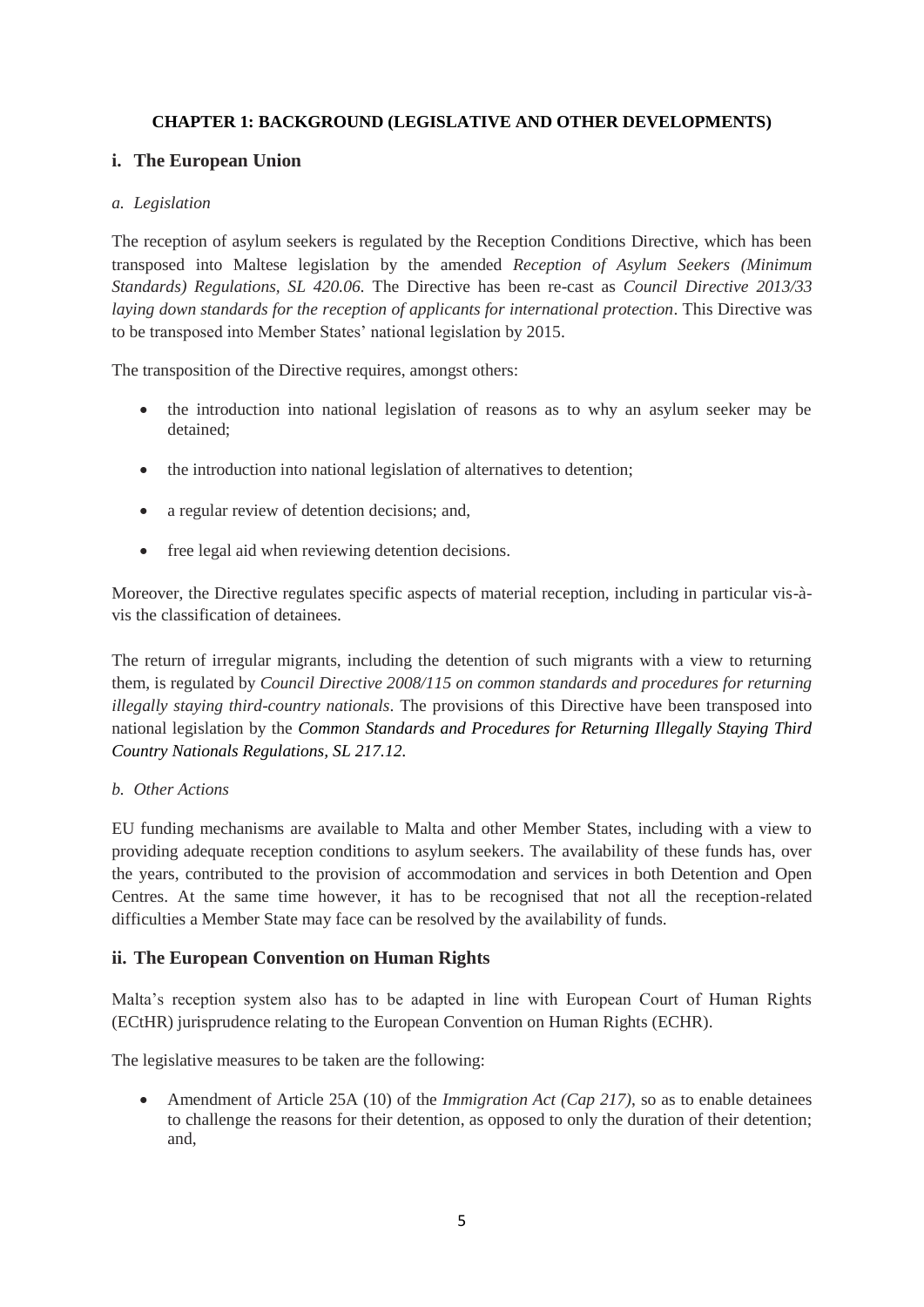The inclusion, in the amended *Reception of Asylum Seekers (Minimum Standards) Regulations, SL 420.06*, of reasons as to why an asylum seeker may be detained, the inclusion of an obligation for each asylum seeker to be informed of the reasons for detention and remedies available in a language he or she may be reasonably supposed to understand, and the introduction of alternatives to detention.

Moreover, steps continue being taken with a view to improving reception conditions, including in particular at Detention Centres.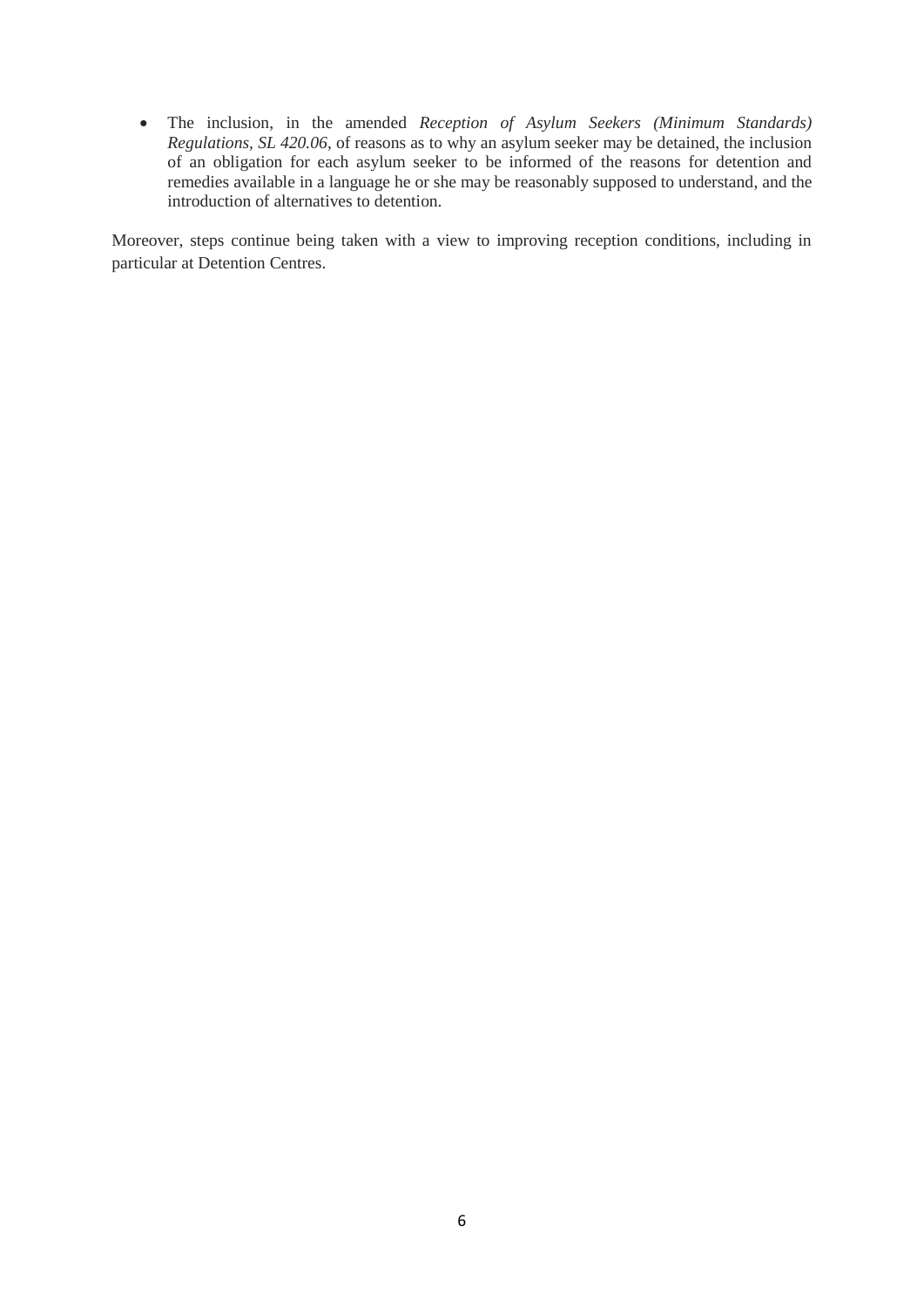## **CHAPTER 2: INITIAL RECEPTION, DETENTION AND OPEN CENTRE PROCESSES**

#### **i. Background**

In the past Malta has adopted a migration detention policy in respect of persons who enter the country in an irregular manner. In the event that an asylum seeker is still in detention after twelve months, then he or she is released. On the other hand, an irregular migrant who is not an asylum seeker could be detained for up to 18 months.

Notwithstanding the above, the detention requirement was waived with respect to vulnerable persons<sup>1</sup>, including families with children, pregnant women and unaccompanied minors.

#### **ii. Review of Initial Reception and Detention Processes**

Malta's initial reception and detention policy is being reviewed in line with:

- the provisions of recent European Court of Human Rights judgements relating to Malta;
- the re-cast Reception Conditions Directive, the provisions of which have been transposed into Maltese legislation in 2015; and,
- the provisions of the Return Directive, which have been transposed in the *Common Standards and Procedures for Returning Illegally Staying Third Country Nationals Regulations, SL 217.12.*

Moreover, the review is guided by the safeguarding of national security and public health, as well as by human rights and humanitarian considerations.

#### **iii. Procedures upon Arrival**

All persons entering Malta irregularly would be pre-screened immediately upon arrival by the Police and Health authorities, in accordance with current procedures.

#### *a. Police and related Procedures*

The Armed Forces of Malta hand over all irregular migrants, who they may have apprehended or rescued, to the Police Immigration Section, which is responsible for the initial registration and screening of the migrants.

The Police process follows the following sequence:

- Health Authorities are informed immediately of the incident and informed of the site where the boat or AFM rescue craft will be berthing in due time. In the event of an unannounced arrival, the authorities convene at the site of disembarkation. A small medical team (especially when there is information of persons needing assistance) is sent on the site of the berthing for first aid purposes;
- Health professionals are summoned to call at the Police Immigrants Examination Area (hereafter called examination area), where the first medical tests are carried out;

<sup>1</sup> <sup>1</sup> The term vulnerable persons used in this policy document refers to the provisions for vulnerable persons as defined in Directive 2013/33/EU laying down standards for the reception of applicants for international protection (recast).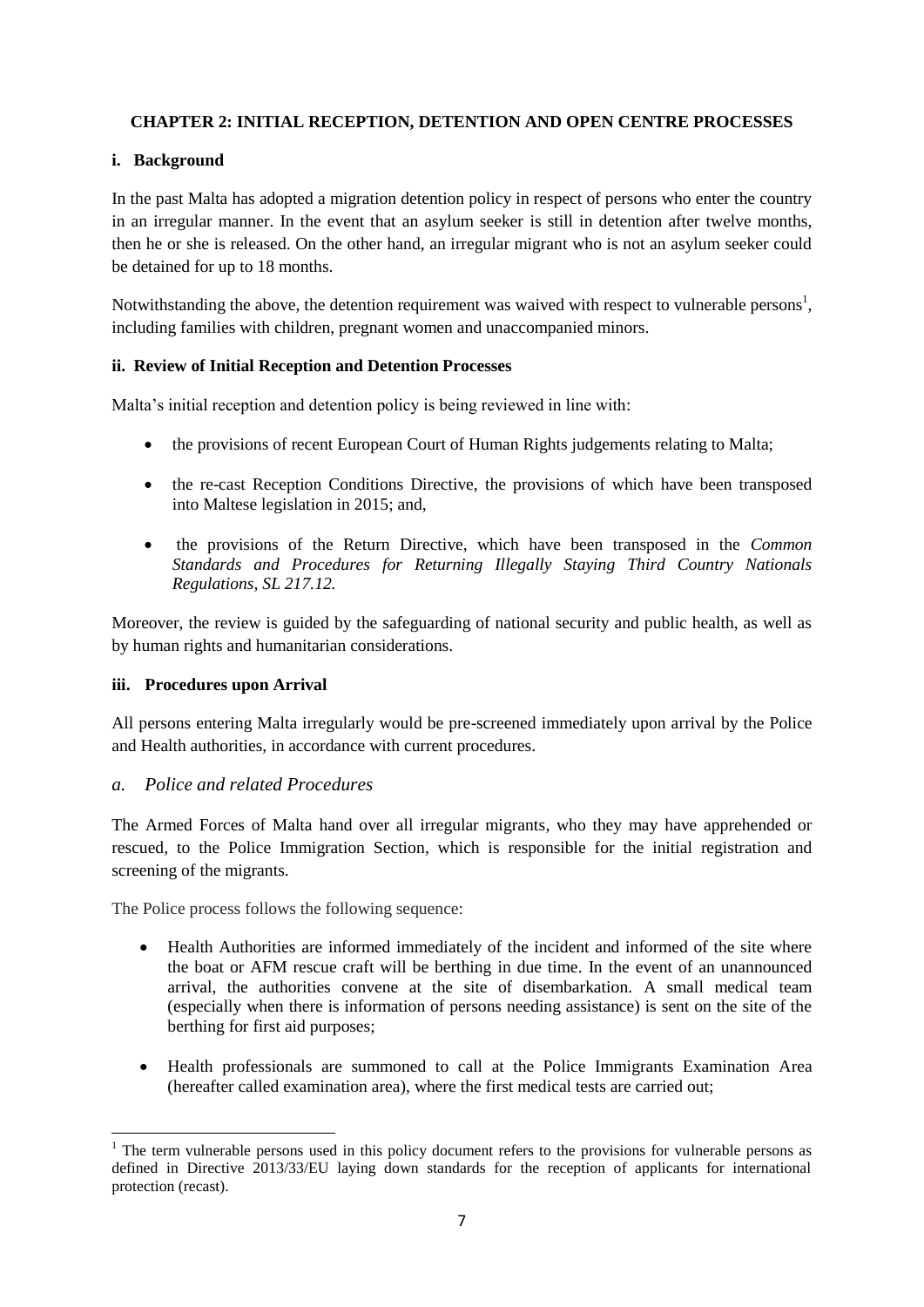- Concurrently the Police Forensic Section is called and requested to proceed at the same area in order to take fingerprints and photographs of the persons concerned for records purposes, including for the EURODAC<sup>2</sup> system;
- The Police Mechanical Section is called and transport is ordered on the site of berthing depending on the amount of persons arriving;
- The Police Mess is called in order to prepare water and snacks for the persons who will be arriving;
- If the arrival is outside normal working hours, Immigration personnel are called to proceed to the examination area. They would be detailed to accompany the immigrants from the place the boat berths to the Police Headquarters Migrants' Reception Area. Some remain at the reception area to prepare the examination and interviewing rooms;

The Agency for the Welfare of Asylum Seekers (AWAS), as the entity responsible for Initial Reception, is contacted by the Armed Forces of Malta (AFM) Control Room at the earliest possible in order to be able to identify appropriate accommodation for the migrants in question.

Moreover, further action is taken once the migrants arrive at the Examination Area:

- Immigrants are immediately given a police number for identification purposes. This is in the form of a tag worn around the wrist to avoid being mislaid, at least until the person becomes familiar with his or her police number. This information is communicated to the Health Authorities at the earliest possible;
- Alleged unaccompanied minors, family groups with children and other manifestly vulnerable persons are the first to be processed upon arrival at the Examination Area. If they declare to be under age and are unaccompanied, immediate action is taken to inform AWAS;
- Immigrants are also searched for possible illicit objects which they may be carrying, identity documents or other documents which could be of assistance in verifying their nationality or other information. Those having a substantial amount of cash are informed, in a language that they may be reasonably supposed to understand, that the funds would be taken for safekeeping by the Police until release from the Initial Reception Centre or Detention. A receipt is handed over to the migrant concerned indicating any goods, including documents, and cash taken over for safekeeping by the Police. Detailed records shall also be kept at the Police end. Any item so taken over shall be returned to the migrant concerned immediately upon release. Moreover, any documentation so withheld by the Police shall be made accessible to a person in detention or his or her lawyer, particularly where this is required in relation to the review of detention or the determination of his or her asylum application; and,
- All migrants are spoken to individually by Immigration Police in a preliminary interview.

During the interview the Police:

- In the absence of travel documents, shall take the full particulars of the individual; and,
- Try to establish the *modus operandi* of the smuggling operation.

**<sup>.</sup>** <sup>2</sup> Council Regulation No  $\frac{2725/2000}{2}$  of 11 December 2000 concerning the establishment of 'Eurodac' for the comparison of fingerprints for the effective application of the Dublin Convention.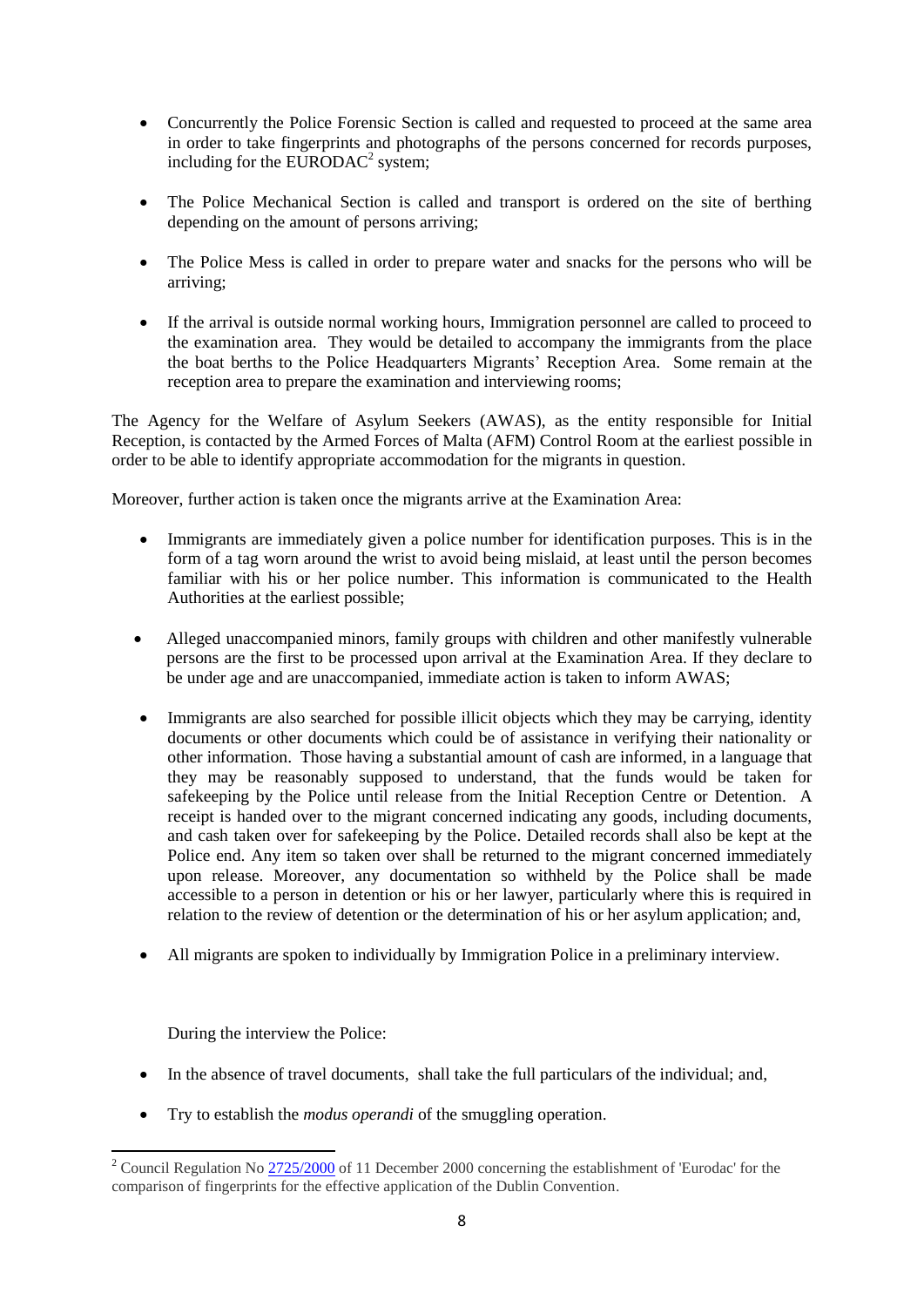Moreover, the Police shall:

- Hand over a booklet to the migrants, which booklet sets out the migrants' rights and obligations. The booklet is available in English, French and Arabic; and,
- Refer the migrants to the office where fingerprints and photographs are taken.

When the above process is completed the migrants are examined by the medical team. The migrants are then given a light snack and embarked on the bus which will eventually take them at the centre identified to host them. Information on the arriving migrants is immediately provided to AWAS and the Office of the Refugee Commissioner, as well as other relevant authorities and organisations.

## *b. Health Procedures*

Migrants would be initially screened by Port Health doctors to ascertain whether they can proceed to Police General Headquarters, or whether they are in need of urgent referral to hospital or a health centre as required, in which case an ambulance is immediately called for.

Once migrants are transferred to Police General Headquarters, Port Health and the Infectious Disease Prevention and Control Unit (IDCU) doctors conduct a detailed clinical review of the patients concerned to attend to their immediate clinical needs. During this review, minor ailments like wounds and burns are attended to. Any cases requiring hospital investigations/admissions are referred to Mater Dei Hospital. Furthermore, symptomatic screening is conducted for Tuberculosis (TB) and physical check-ups are conducted for any evident signs of other infectious diseases (e.g. scabies, chicken pox and lung consolidation).

Screening for active TB is coordinated by the IDCU in accordance with the National TB Strategy. A digital X-ray Unit was commissioned in June 2013 utilising emergency response funds at Lyster Detention Centre enabling the screening of irregular migrants at this Facility. A pool of radiographers is available to image the irregular migrants by means of a Chest X-Ray. These are reported by radiologists at Mater Dei Hospital (MDH) and results are communicated to IDCU.

Children under the age of 11 years and pregnant women are screened by means of a Mantoux test (a screening tool for tuberculosis applied to the skin), which is conducted by Chest Unit nurses and read within 48 hours. Further investigation may be required for any suspected cases. Migrants with possible active TB are referred to the Chest Clinic or to Accident and Emergency Department for further investigation.

Children with communicable diseases requiring specialist intervention would continue being cared for by the Paediatric Infectious Diseases specialist. All irregular migrants are updated with vaccinations in accordance with the local immunisation schedule by the Immunisation Centre at Primary Care.

Children who are at high risk of TB, in accordance with the Bacillus Calmette–Guérin (BCG) protocol, are assessed for HIV status and, if negative, given the BCG vaccine.

## **iv. Accommodation**

#### *a. Initial Accommodation of newly arrived Irregular Migrants*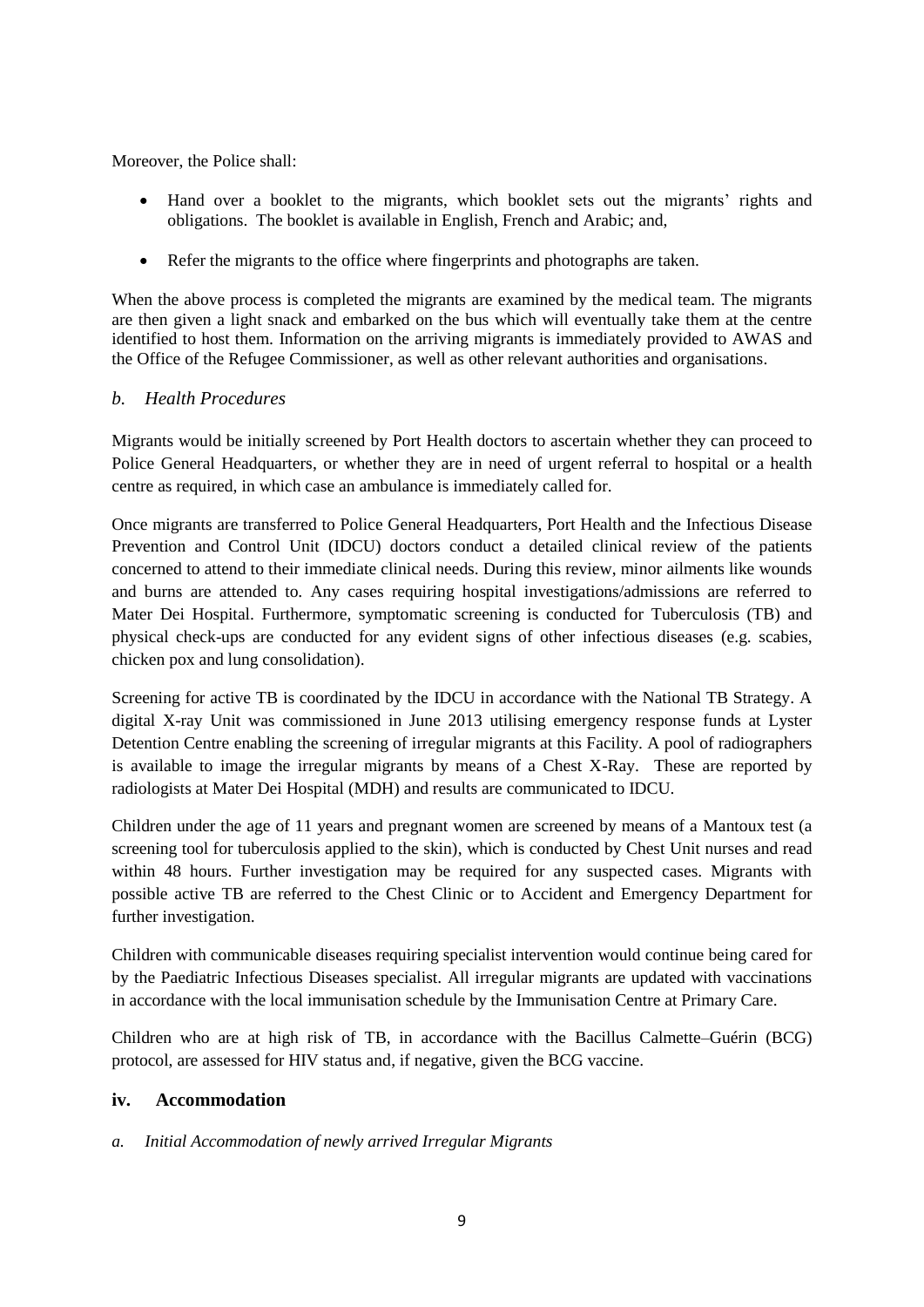Newly arrived irregular migrants shall be accommodated at an Initial Reception Facility, a contained environment, in order for them to be medically screened and processed by the pertinent authorities, including AWAS and Police officials. The stay of an irregular migrant at an Initial Reception Centre shall be of limited duration and in no case shall such duration extend beyond the granting of medical clearance by the Health authorities.

## *b. Legal Grounds for Detention*

Those irregular migrants who do not apply for international protection, or whose application for international protection has been definitively rejected, may be detained pursuant to the *Immigration Act (Cap 217)* and the *Common Standards and Procedures for Returning Illegally Staying Third Country Nationals Regulations, SL 217.12.* Asylum seekers who entered Malta regularly and whose application has been definitively rejected, provided that their stay is no longer regular, may also be detained in line with the *Common Standards and Procedures for Returning Illegally Staying Third Country Nationals Regulations, SL 217.12* with a view to ensuring their return. An assessment of whether the continuity of detention is justified shall be made in accordance with SL 217.12 if the migrant is not returned. Any migrant in respect of whom detention is to be pursued shall be transferred to a Detention Centre upon release from the Initial Reception Facility; whilst those not detained or eventually released from detention shall be offered accommodation in an Open Centre.

An assessment on the need or otherwise to detain individual asylum applicants who are manifestly not vulnerable shall be made in accordance with the *Immigration Act (Cap 217)* and the *Reception of Asylum Seekers Regulations, SL 420.06.* This assessment will be conducted by Immigration Police. In those cases where a detention decision is issued, the asylum seeker concerned shall be transferred to a Detention Centre upon release from the Initial Reception Facility. Those who are not issued with a detention decision, including those subjected to alternatives to detention pursuant to the *Reception of Asylum Seekers Regulations, SL 420.06,* and those subsequently released from detention, shall be offered accommodation in an Open Centre.

Asylum applicants shall not be issued with a return decision, irrespective as to whether they are subject to a detention order or not. A return decision shall be issued only in the event that an asylum application is definitively rejected in accordance with relevant legislation, in which case the person in question would become subject to the relevant provisions of the *Immigration Act (Cap 217)* and the *Common Standards and Procedures for Returning Illegally Staying Third Country Nationals Regulations, SL 217.12*, including detention with a view to effecting return*.*

In considering whether to detain any irregular migrant or asylum seeker the authorities shall take in due consideration the guidelines in Annexes A and B of this document. Moreover, the Police authorities may seek to provide training to Police officers making recommendations in this regard to the Principal Immigration Officer, which training may be delivered by representatives of the United Nations High Commissioner for Refugees (UNHCR) or other experienced stakeholders.

Appeals and reviews shall be heard and conducted in accordance with the SLs 217.12 and 420.06 as applicable.

Notwithstanding the above, an asylum seeker shall in no case be detained for more than 9 months, upon which time he or she becomes entitled to access to the labour market in accordance with the recast Reception Conditions Directive; whereas detention in terms of the return procedure shall be of 6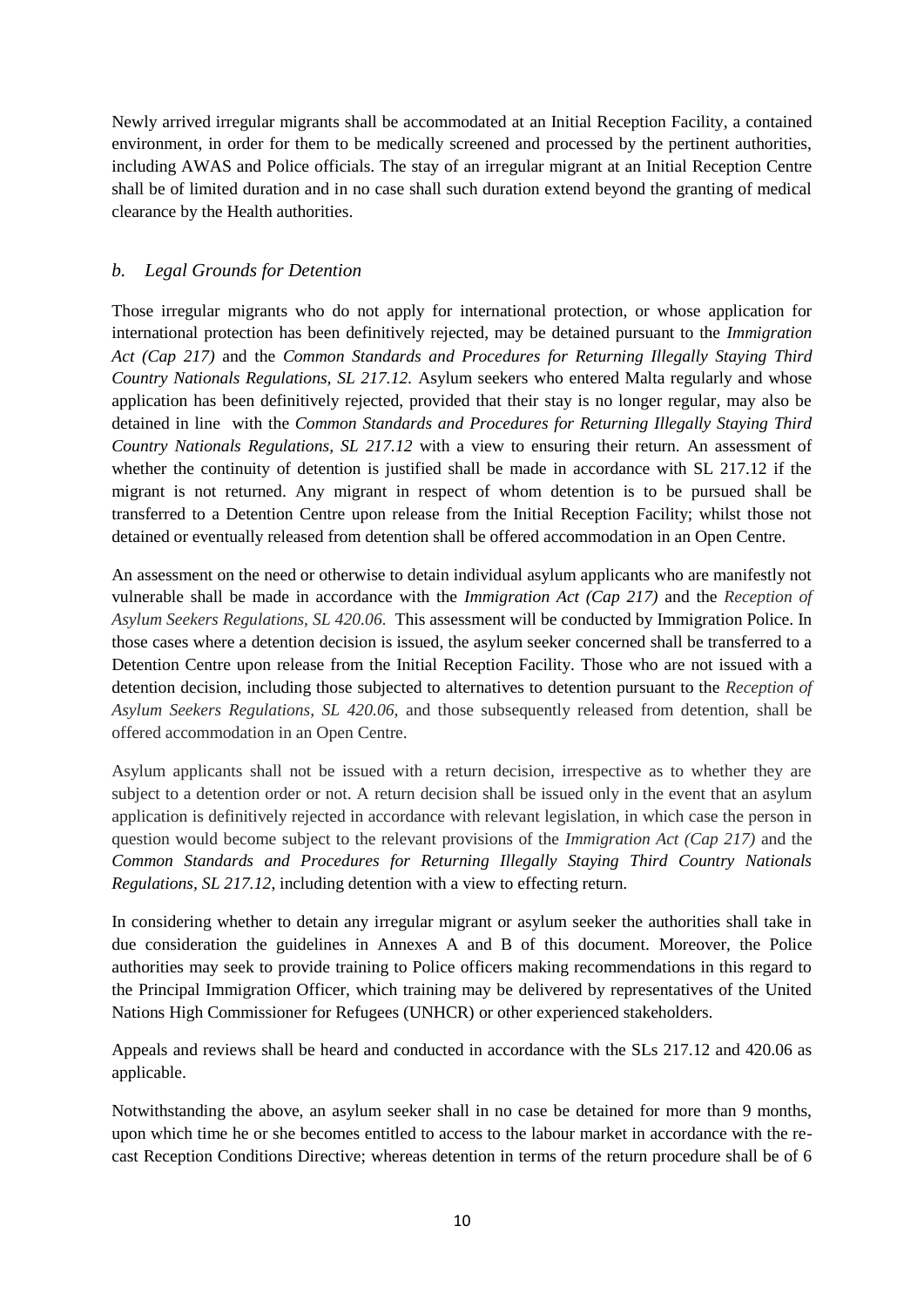months, which may be extended by a further 12 months in accordance with the *Common Standards and Procedures for Returning Illegally Staying Third Country Nationals Regulations, SL 217.12.*

In view of the introduction of the right to free legal aid for the first review of the lawfulness of detention, asylum seekers whose detention is being reviewed shall have access to the existing legal aid pool that assists those clients contesting the Refugee Commissioner's decision at appeals stage. Reviews of the lawfulness of detention shall be heard by the Immigration Appeals Board.

#### *c. Alternatives to Detention*

The *Reception of Asylum Seekers Regulations, SL 420.06* shall specify that asylum seekers who entered the country irregularly, who are not vulnerable, and who are not subjected to a detention decision, may be required to abide by one or more of the following conditions for a period not exceeding 9 months, namely:

- to report at an assigned place within specified timeframes;
- to reside at an assigned place;
- to deposit or surrender documents; or
- to place a one-time guarantee or surety.

These conditions shall be applied whenever no detention decision is issued in respect of the person concerned, but where it is still considered that there may be a risk of absconding.

Whenever such conditions are imposed due consideration shall be given to the person's circumstances, so that it is possible for the person concerned to abide by relevant conditions, e.g. undocumented persons shall not be required to deposit or surrender documents; persons having no financial resources shall not be required to place a guarantee or surety etc…

Any person who fails to comply with alternative to detention conditions may be issued with a warning or be detained. Any person so detained would be detained under the same terms and conditions as for any other detainee in terms of the *Reception of Asylum Seekers Regulations, SL 420.06.* 

Alternatives to detention cannot be imposed on any person in respect of whom grounds to detain asylum seekers do not apply.

#### *d. Vulnerable Persons*

Vulnerable persons in terms of the *Reception of Asylum Seekers Regulations, SL 420.06* shall not be detained after being released from the Initial Reception Facility. Such persons shall instead be immediately accommodated at Open Centres suited to their specific circumstances.

Irregular migrants who are undoubtedly children shall immediately be treated as such without recourse to any age assessment procedures. Age assessment shall be undertaken in all other cases.

Any irregular migrant claiming to be a minor who has however been found, upon completion of the age assessment procedure, to be an adult, would be referred by AWAS to the Police authorities. The Police authorities shall, depending on the circumstances of the case, consider whether a Detention Order should be issued in respect of such person.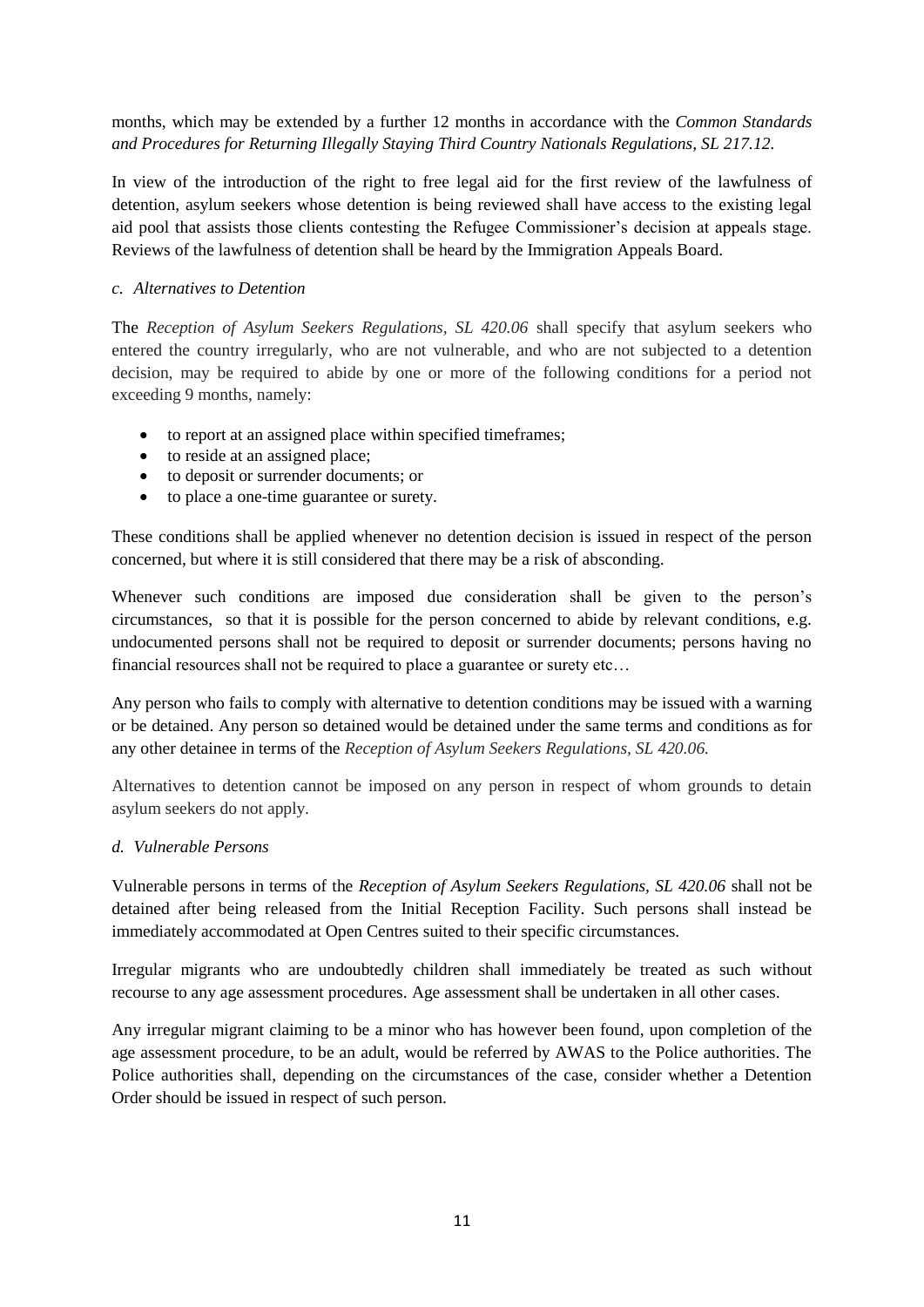#### *e. Accommodation at Open Centres*

Asylum seekers and beneficiaries of international protection released from detention shall, if no alternative accommodation arrangements are available to them, be offered accommodation at Open Centres. Irregular migrants (i.e. persons who have not submitted an asylum application or whose applications have been definitively rejected) may also be offered accommodation at Open Centres if humanitarian considerations so require; provided that priority shall be accorded to asylum seekers and beneficiaries of international protection.

The objective of Open Centres is to provide accommodation to asylum seekers and beneficiaries of international protection until such time as they are able to settle independently in the community. The nature of such accommodation is therefore, by necessity, temporary.

Open Centres will not only accommodate asylum seekers who would have reached Malta in an irregular manner, but also asylum seekers who would have reached Malta in a regular manner, provided that Malta is the State responsible for determining their asylum applications. This includes asylum seekers formally resettled or relocated to Malta.

Other migrants, on the other hand, are provided with accommodation until such time as they can be returned to their country of origin or other arrangements have been made.

Unless there are overriding humanitarian considerations, no migrant shall be allowed to reside at an Open Centre for more than 12 months.

## *f. Accessibility*

All services provided by the Centres shall be accessible to any person with disability*.* 

## *g. Training*

The Detention Service and AWAS shall seek to provide training to staff, including through the utilisation of services by the National Commission for the Promotion of Equality (NCPE), in relation to such matters as equality, religious tolerance, racism, sexual harassment and gender and other stereotypes.

Other training initiatives would be undertaken as necessary.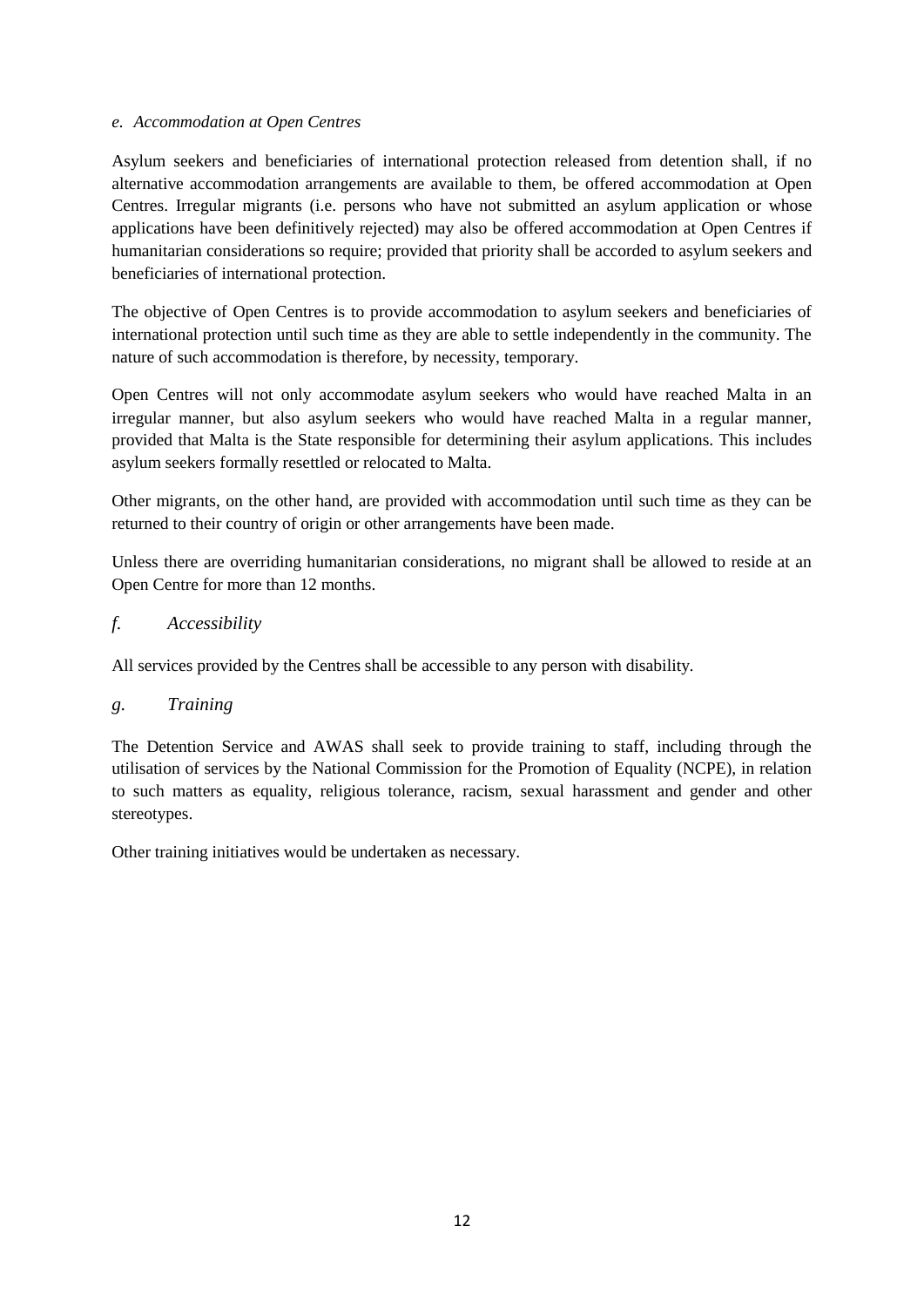**Reception/Detention/Open Centre Sequence for Asylum Applicants who would have entered Malta irregularly** 

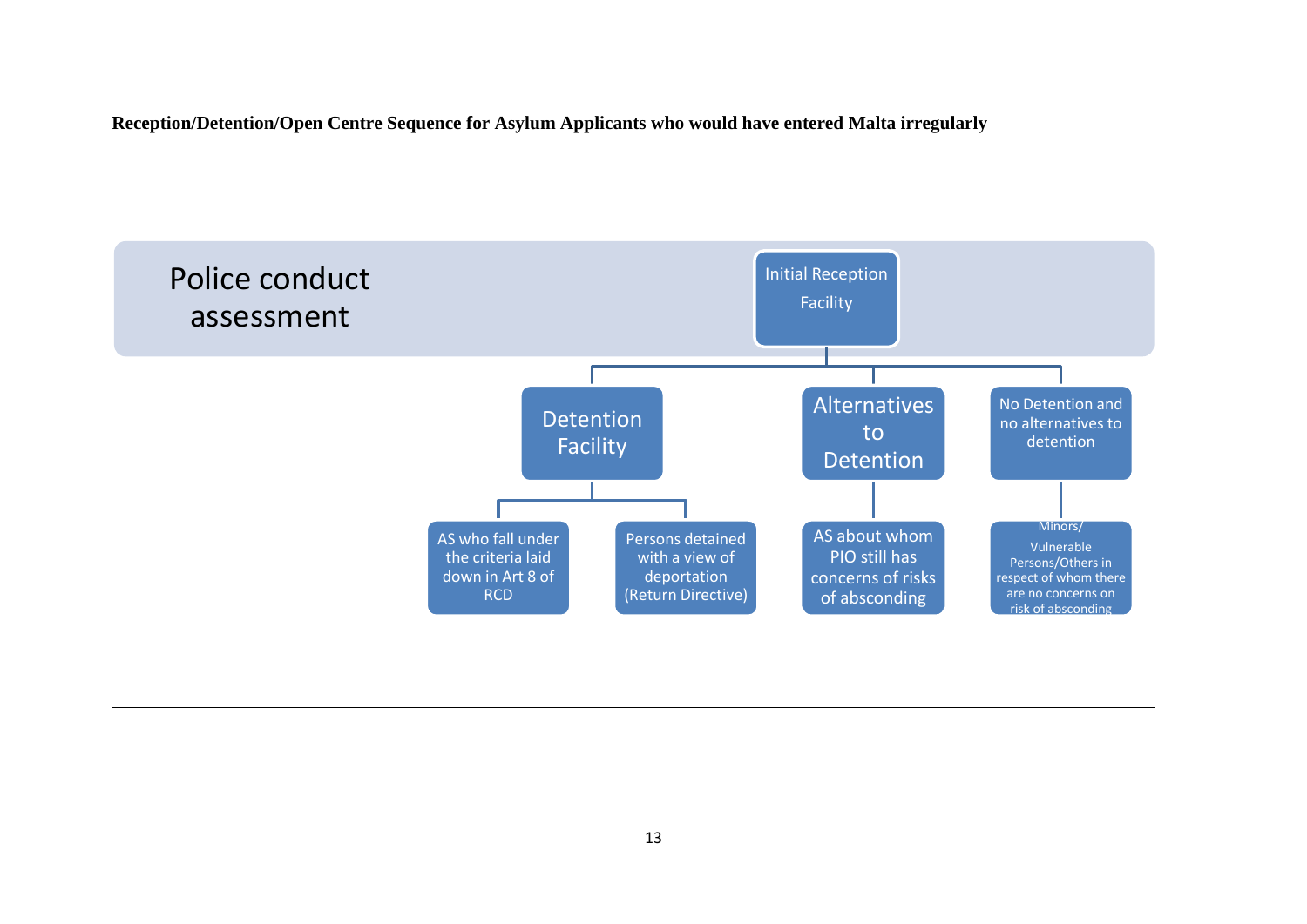#### **CHAPTER 3: THE INITIAL RECEPTION FACILITY**

The objective of the Initial Reception Facility is to accommodate newly arrived irregular migrants in a contained environment in order for such migrants to be medically screened and processed by the pertinent authorities, including AWAS and Police officials. Irregular migrants shall be accommodated in this Facility separately from any other irregular migrants and only until the required medical clearances are obtained.

The period of stay at the Initial Reception Facility shall ordinarily be limited to no more than 7 days; although the period of stay may be longer if health-related considerations so dictate. If the period of stay at the Initial Reception Facility exceeds 7 days the health authorities shall communicate to the migrants concerned, in a language they may be reasonably supposed to understand, the reasons for such extension of stay at the Initial Reception Facility. The Initial Reception Facility would be administered by the Agency for the Welfare of Asylum Seekers, within the Ministry for Home Affairs and National Security. Access to the Facility shall be limited to employees, including authorised employees of Government and international agencies, and representatives of relevant and accredited NGOs, all of whom shall be inoculated against prevalent potential diseases. AWAS shall establish a procedure for the admission and delivery of services by NGOs at the Facility.

The Facility shall operate a classification system for the accommodation of irregular migrants:

- single males:
- single females;
- family units; and,
- unaccompanied minors.

Reception standards in the facility shall be equivalent to those provided in Detention facilities. However, efforts shall be made to provide minors with physical reception conditions and activities appropriate to their age. The Facility shall comprise:

- a clinic compliant with specifications issued by the Health Authorities:
- medical isolation facilities;
- telephone facilities; and,
- facilities for the delivery of services by State stakeholders.

Directly Observed Therapy (DOTS) is required for persons on TB treatment but is also requested, where this is considered necessary, for HIV. In the Initial Reception Facility DOTS would be carried out by a team of nurses contracted out by the authorities for the medical management of migrants in the facility. Records are to be kept and be made available to IDCU medical officer as required.

A case worker<sup>3</sup> shall be assigned to each migrant, who shall follow the migrant concerned through the Initial Reception phase and the Detention phase, where applicable.

During their time in the Initial Reception Facility irregular migrants would be informed of their right to apply for international protection by the Office of the Refugee Commissioner, as well as of any other relevant rights.

**.** 

<sup>&</sup>lt;sup>3</sup> The case workers would be AWAS employees.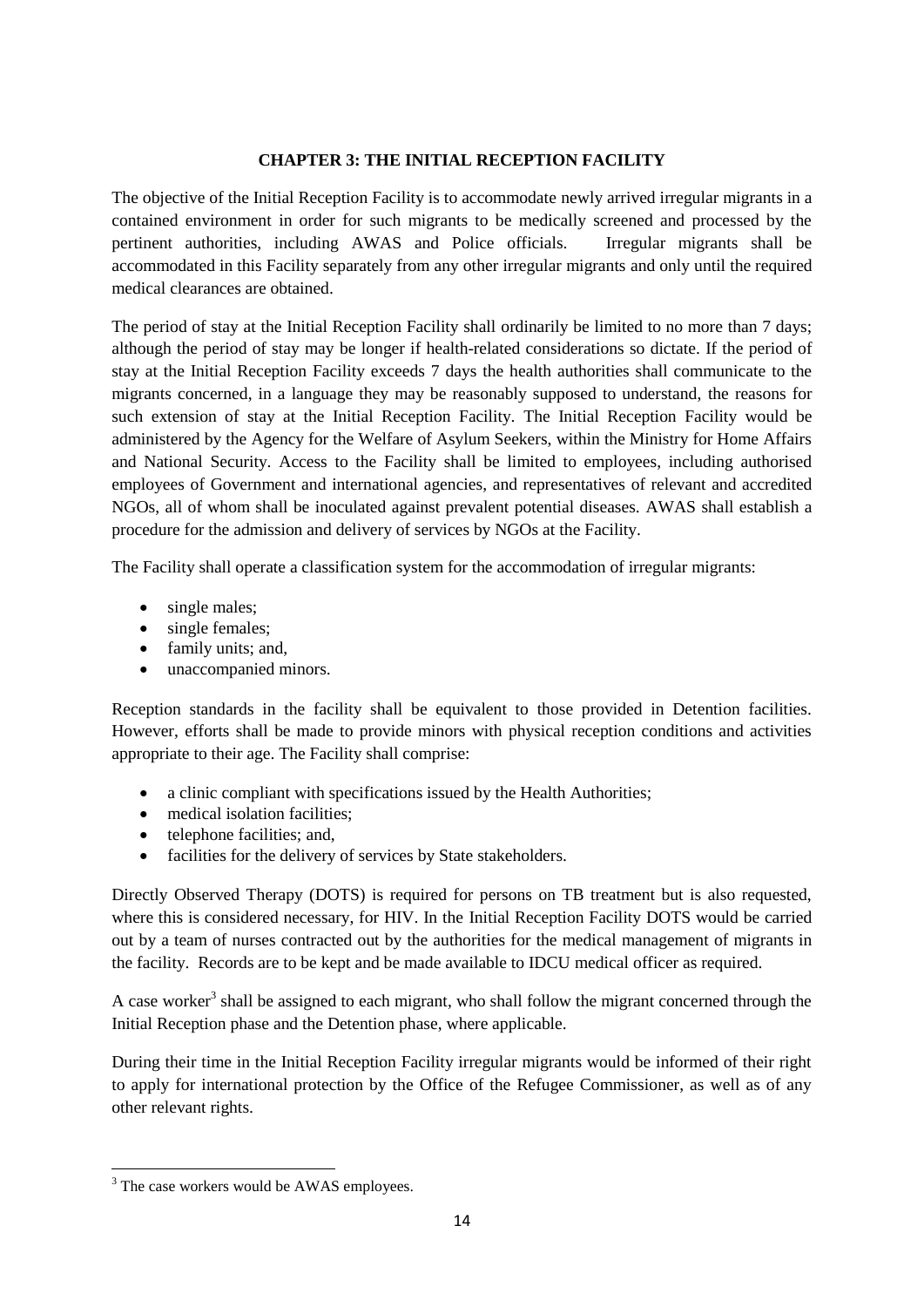In the event that a Detention Order is issued in respect of an irregular migrant who applies for international protection, he or she shall be informed of the reasons for his or her detention.

During this phase the migrants would also:

- be assessed by professionals from the Agency for the Welfare of Asylum Seekers with a view to identifying vulnerabilities. At the same time, where required, age verification procedures would be initiated; and,
- be interviewed by Immigration Police with a view to establishing their identity and nationality.

The vulnerability assessment procedure undertaken by AWAS shall take into account potentially traumatic experiences undergone by the individual migrant. The condition and circumstances of the individual, both psychological and physical, shall be taken into consideration in this regard. If necessary, AWAS professionals may call on the assistance of other specialised professionals whilst conducting vulnerability assessments**.** In this regard, AWAS shall, in cooperation with relevant stakeholders, draw up a referral mechanism with a view to facilitating vulnerability assessment procedures.

Whenever the result of the vulnerability assessment is positive, i.e. the subject of the assessment is considered vulnerable; the result shall be communicated to the Police authorities so that the migrant in question shall not be subject to a detention decision. In those cases where vulnerability emerges only after a migrant has been detained, the result shall be communicated to the Police authorities so that the detention order is withdrawn with immediate effect. The migrant in question shall be released from detention and offered accommodation at an Open Centre.

As regards age assessments, use shall be made of psycho-social assessment procedures approved by AWAS management. Medical age assessment procedures shall be undertaken only as a last resort, when the age of the migrant in question remains in doubt.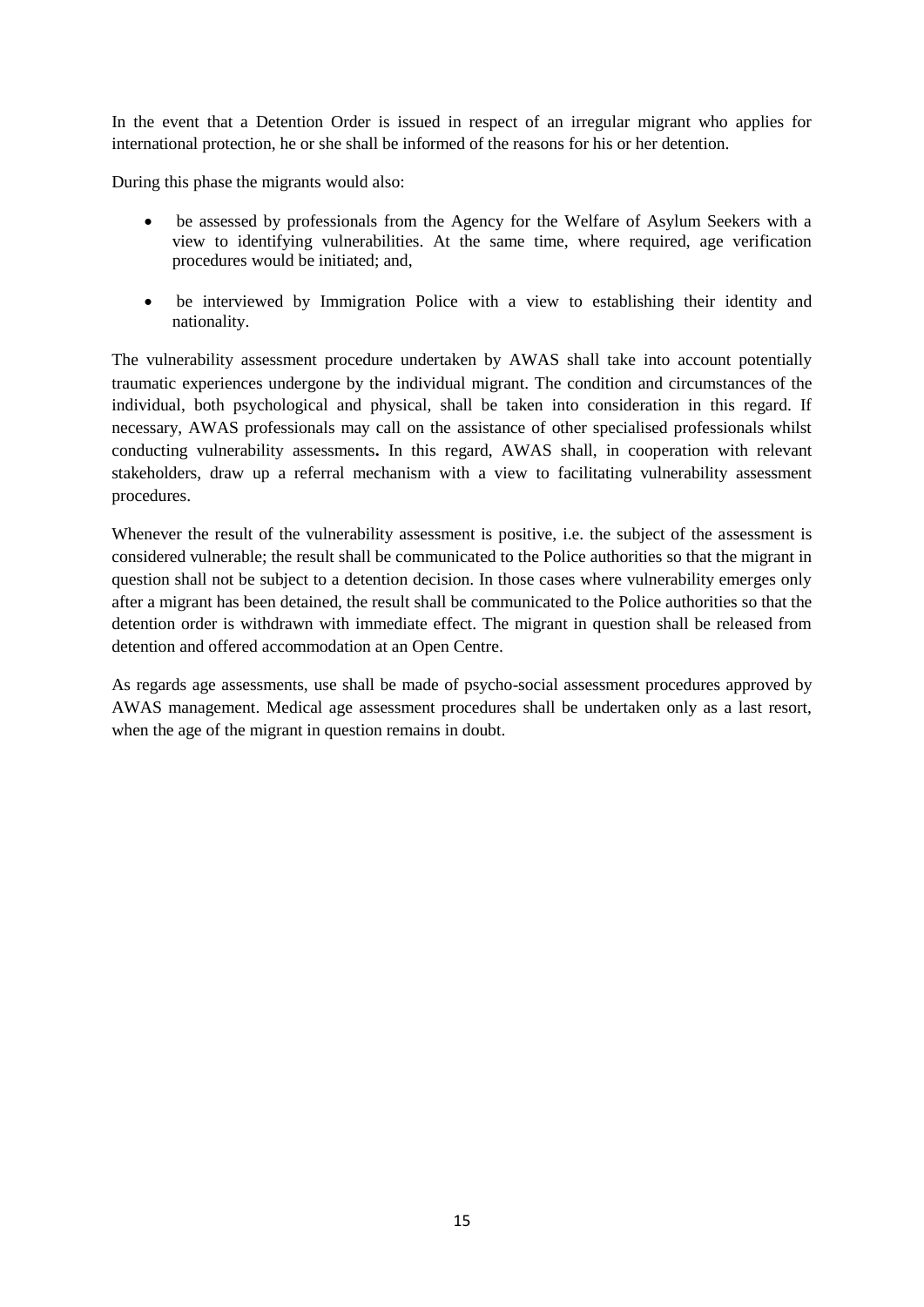## **CHAPTER 4: DETENTION**

#### **i. Legal basis and duties of the Detention Service**

Detention Centres are secure facilities which are administered by the Detention Service which:

- Respect the personal safety and confidentiality of all detained persons;
- Provide for their basic needs, including food that is culturally appropriate, as well as clothing;
- Respect ethnic and cultural diversity; and,
- Provide educational, recreational and pastime activities.

The Detention Service has been established with responsibility for the administration of all Detention Centres.

All members of the Detention Service are subject to the terms, standards, disciplinary procedures and conditions laid down in the "Standing Instructions for the Detention Service: Detention Centre Rules," which have been issued to all officers in the Detention Service by the Head of the Detention Service.

## **ii. Reception Standards**

The Detention Service shall provide basic services to detainees, including meals and, when required, clothing items. Moreover the premises shall be equipped with lighting, ventilation, heating and fittings, including toilet and shower amenities, adequate to maintain health and basic comfort. All detainees shall have access to open air at least once every day and for not less than 1 hour.

Moreover, detainees shall have access to free medical care and attention. A detained person who has been required to submit to a medical examination will, so far as reasonably practicable, be asked to consent to the examination, and will be informed by the doctor of the outcome.

#### **iii. Types of Detention and Classification**

The Detention Service shall operate two distinct services, namely a Service operating under the regime of the amended *Reception of Asylum Seekers Regulations*, and another operating under the regime of the *Common Standards and Procedures for Returning Illegally Staying Third Country Nationals Regulations.*

Each Service provided by the Detention Service shall ensure that detainees are accommodated in accordance with a classification system:

- single males;
- single females; and,
- family units that do not comprise minors.

## **iv. Activities and Services**

Detention Service facilities shall comprise or have access to:

- a clinic compliant with specifications issued by the Health Authorities;
- Medical Isolation Facilities;
- telephone facilities;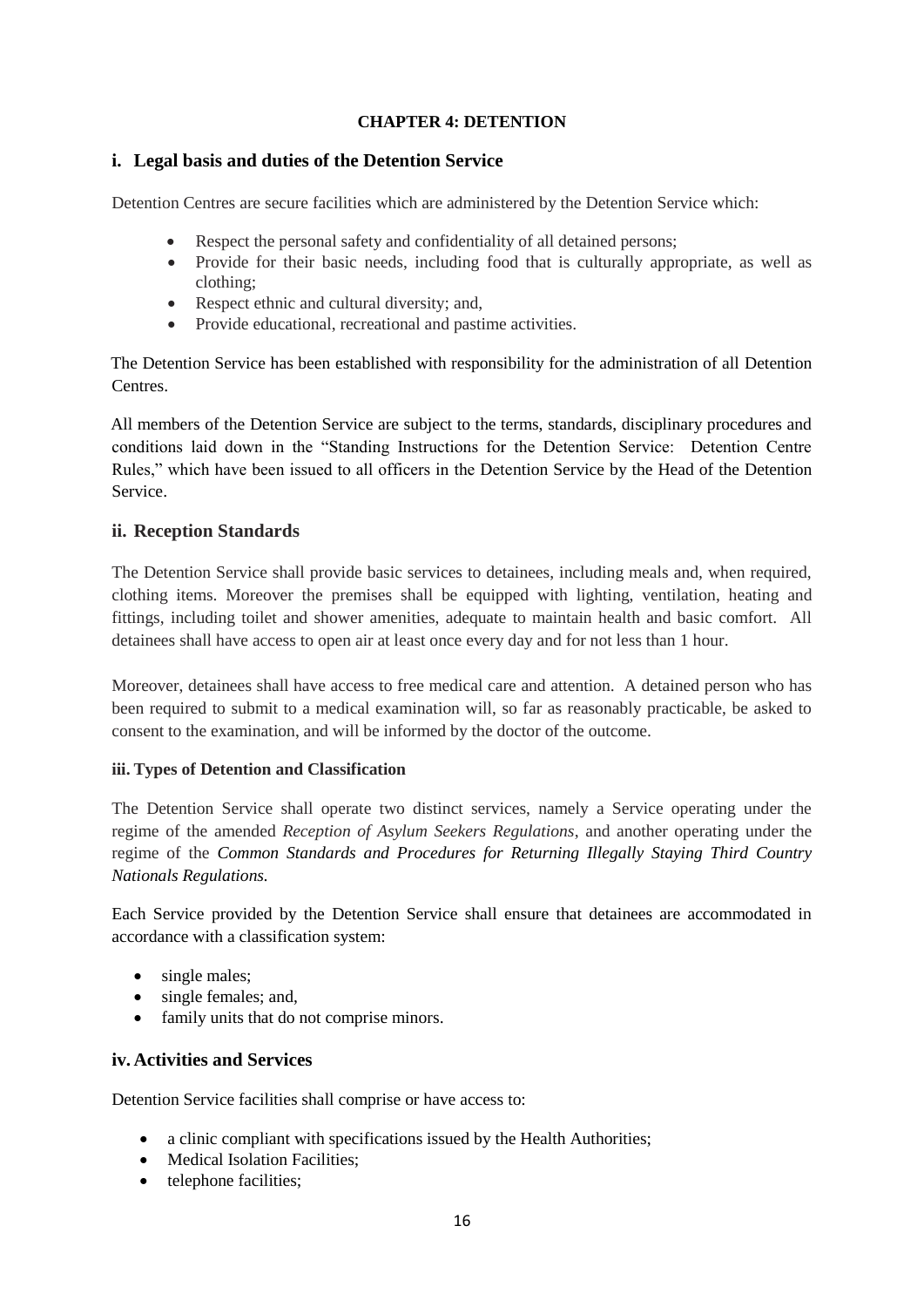- an office for the delivery of information by the Office of the Refugee Commissioner:
- rooms for one-to-one interviews by the Office of the Refugee Commissioner;
- rooms for one-to-one interviews by the authorities, professionals, legal counsels and NGOs concerned;
- facilities for leisure and the delivery of education programmes, as well as,
- a place of worship.

Educational and other activities shall be delivered to migrants in detention, including language training. Prospective returnees shall also be encouraged to take up voluntary return opportunities in preference to forced return.

Relevant professionals identifying potential vulnerabilities and needs shall have access to profiling documentation available at the Initial Reception Facility.

Directly Observed Therapy (DOTS) has been traditionally organised for TB, but is also requested, where this is considered necessary, for HIV. In the Detention Centres DOTS would be carried out by a team of nurses contracted out by the authorities for the medical management of migrants in the facility.

AWAS case workers shall be assigned to irregular migrants, who shall follow the migrants concerned through the Initial Reception phase and the Detention phase, where applicable. During this phase the migrants would also:

- Continue being assessed as necessary by professionals from AWAS with a view to identifying vulnerabilities; and,
- they would continue being interviewed by the Immigration Police with a view to establishing their identity and nationality.

## **v. Access to Detention Centres**

UNHCR, relevant international organisations, health officials, legal counsels and relevant accredited NGOs shall have access to asylum seekers in Detention Centres in accordance with the *Reception of Asylum Seekers Regulations*.

Subject to authorisation by the Principal Immigration Officer, legal counsels, relevant international organisations and relevant accredited NGOs shall have access to prospective returnees in Detention Centres, in accordance with the *Procedures for Returning Illegally Staying Third Country Nationals Regulations.*

Representatives of the media may be given access to Detention Centres subject to authorisation by the Minister responsible for Home Affairs.

Persons in detention may receive visits from family members and friends up to once per week, on such dates and times as are determined by the Detention Service administration, provided that visits by such persons are approved by the Principal Immigration Officer, who shall be provided with the list of persons who would visit each detainee. The duration of any visit and the number of visitors in respect of any particular visit shall be established by the Detention Service administration according to the needs of security, discipline and good order. Such visits shall take place in the room or rooms designated for such purpose by the Detention Service administration. The Detention Service administration shall keep a register of all visits to persons in detention and such record shall include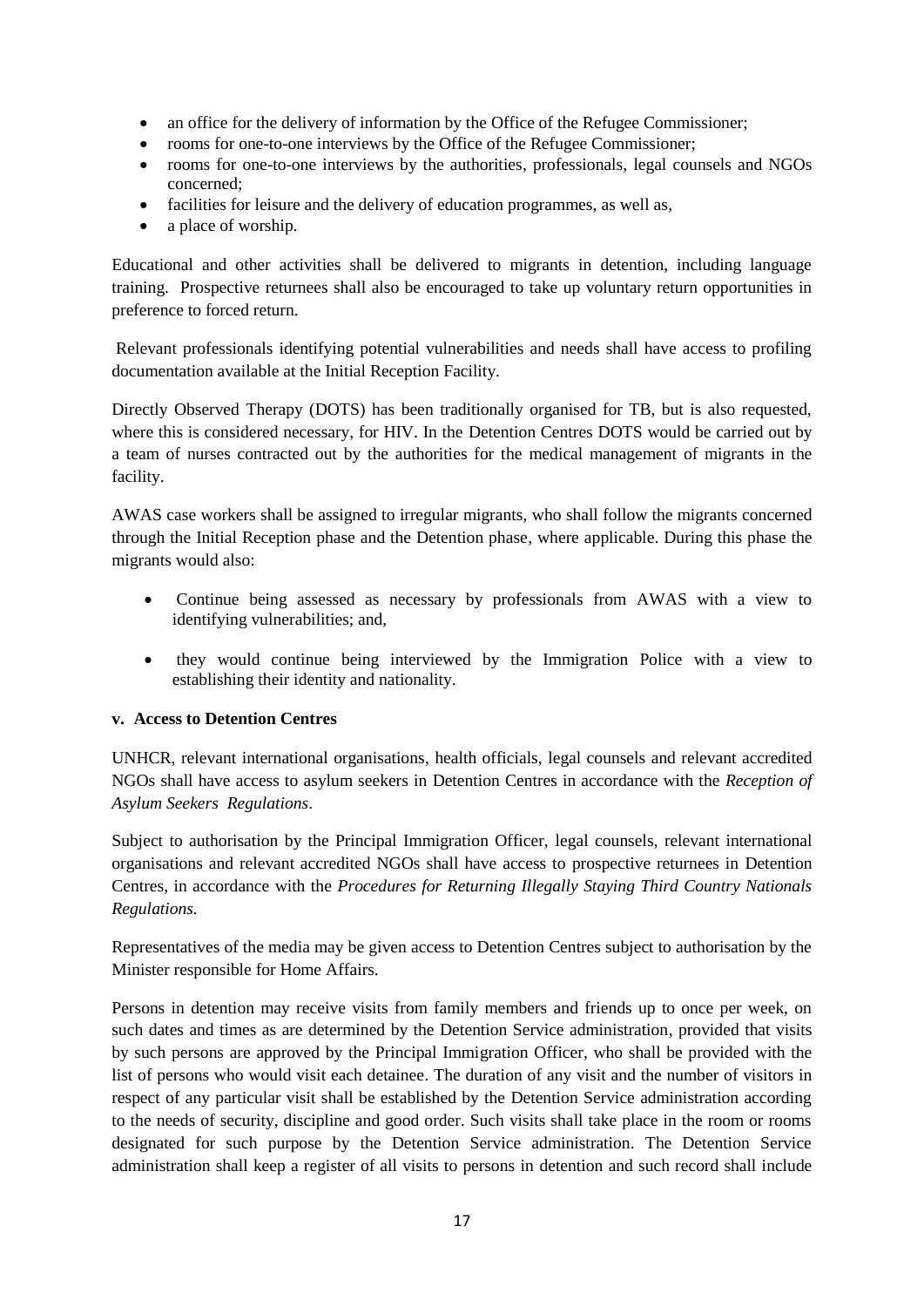the date and time of the visits and particulars relating to the identity of the visitor. All such visits shall be conducted under appropriate supervision. Moreover, no prohibited items, as defined by Detention Service administration, may be handed over to persons in detention and all items handed to persons in detention would be subject to inspection by Detention Officers.

#### **vi. Monitoring of Detention**

The operations of the Detention Service shall be monitored by the Board of Visitors for Detained Persons set up by the *Board of Visitors for Detained Persons Regulations*, S.L. 217.08. The Board shall ensure that detainees are accorded their rights and that they are protected from any form of abuse.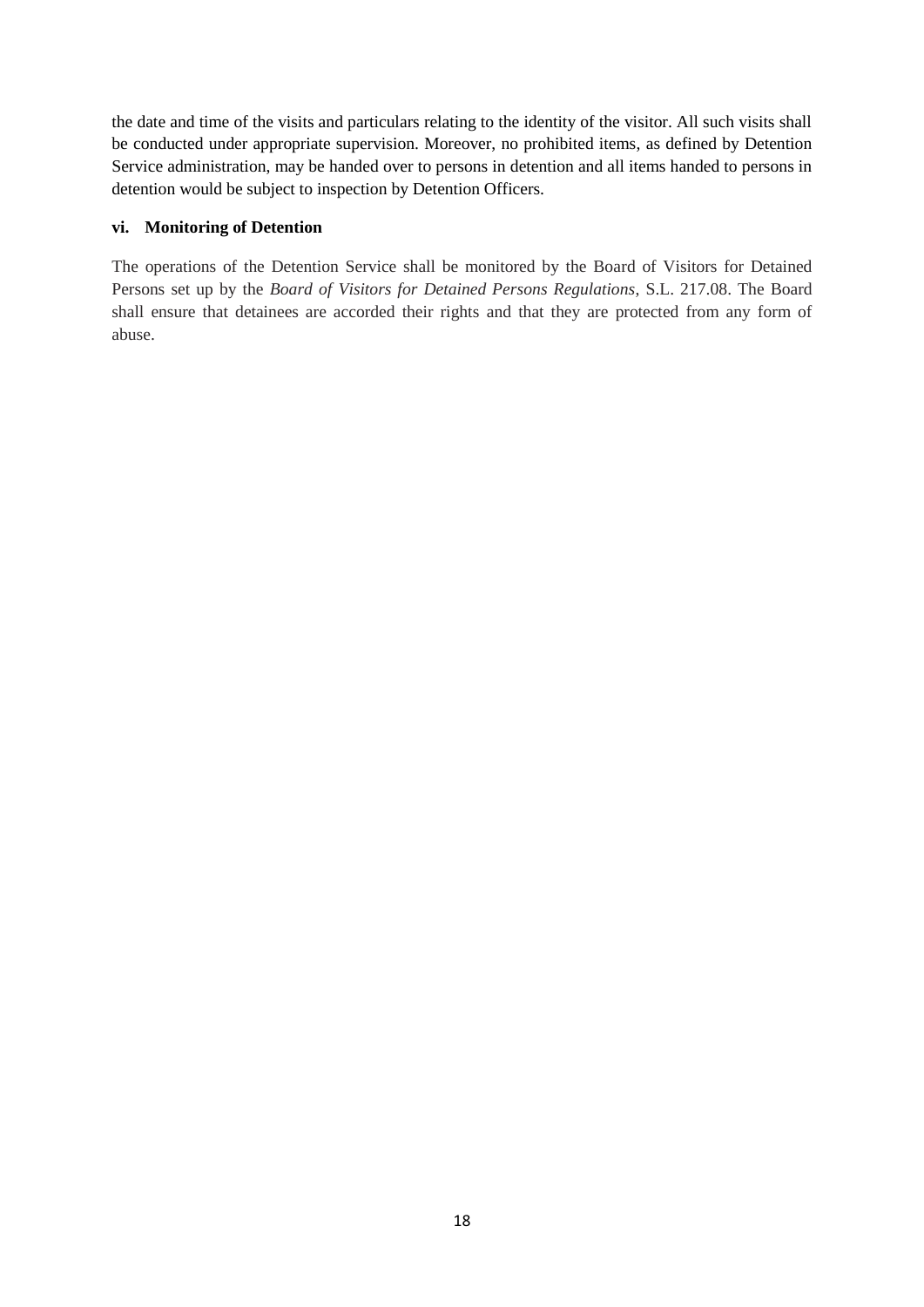#### **CHAPTER 5: OPEN CENTRE ACCOMMODATION**

#### **i. Services provided by Open Centres**

Asylum seekers and beneficiaries of international protection released from the Initial Reception Facility or from Detention shall, if no alternative accommodation arrangements are available to them, be offered accommodation at Open Centres managed by the Agency for the Welfare of Asylum Seekers, or an entity or NGO working in partnership with the Agency. Such accommodation shall also be offered, on the same terms and conditions, to asylum seekers who would have reached Malta regularly, wherever Malta is the State responsible for determining their asylum application, and to beneficiaries of international protection granted protection by the Maltese authorities who would have been resettled or relocated into Malta.

Irregular migrants (i.e. those who have not applied for international protection or been definitively rejected) may also be offered such accommodation for humanitarian reasons, provided that priority shall be accorded to asylum seekers and beneficiaries of international protection.

Persons shall be accommodated at Open Centres according to a classification system:

- single males
- single females
- family units

Such persons shall be accommodated at the Open Centres for not more than 12 months unless humanitarian considerations dictate otherwise; provided that irregular migrants may be required to leave Centres earlier. Residents shall be offered integration-oriented and other courses intended to address skills gaps. Agency for the Welfare of Asylum Seekers personnel, and other personnel operating an Open Centre, shall have access to assessments of migrants made at the Initial Reception Facility and at the Detention Service.

Any minors forming part of family units, irrespective of the status of their parents or their own status, shall have access to free State education.

Persons accommodated at Open Centres shall be provided with accommodation free of charge and, so long as they are not employed, with an allowance intended to cover daily expenses, such as meals and transport.

Migrants considered vulnerable, with the exception of unaccompanied minors, shall also be accommodated at Open Centres as per above. However, such persons shall be offered additional support, be it psychological, medical or otherwise as required.

Unaccompanied minors shall be accommodated at apposite Centres, dedicated to meet their specific needs. The centres, further to being equipped with all the basic amenities as for the other centres, will also cater to other needs, including meals and clothing among others. Furthermore, all unaccompanied minors shall have access to State School education free of charge. Whenever necessary, particularly with reference to linguistic needs, preparatory classes shall be made available to such minors at State Schools.

The Centres housing unaccompanied minors shall be administered by AWAS.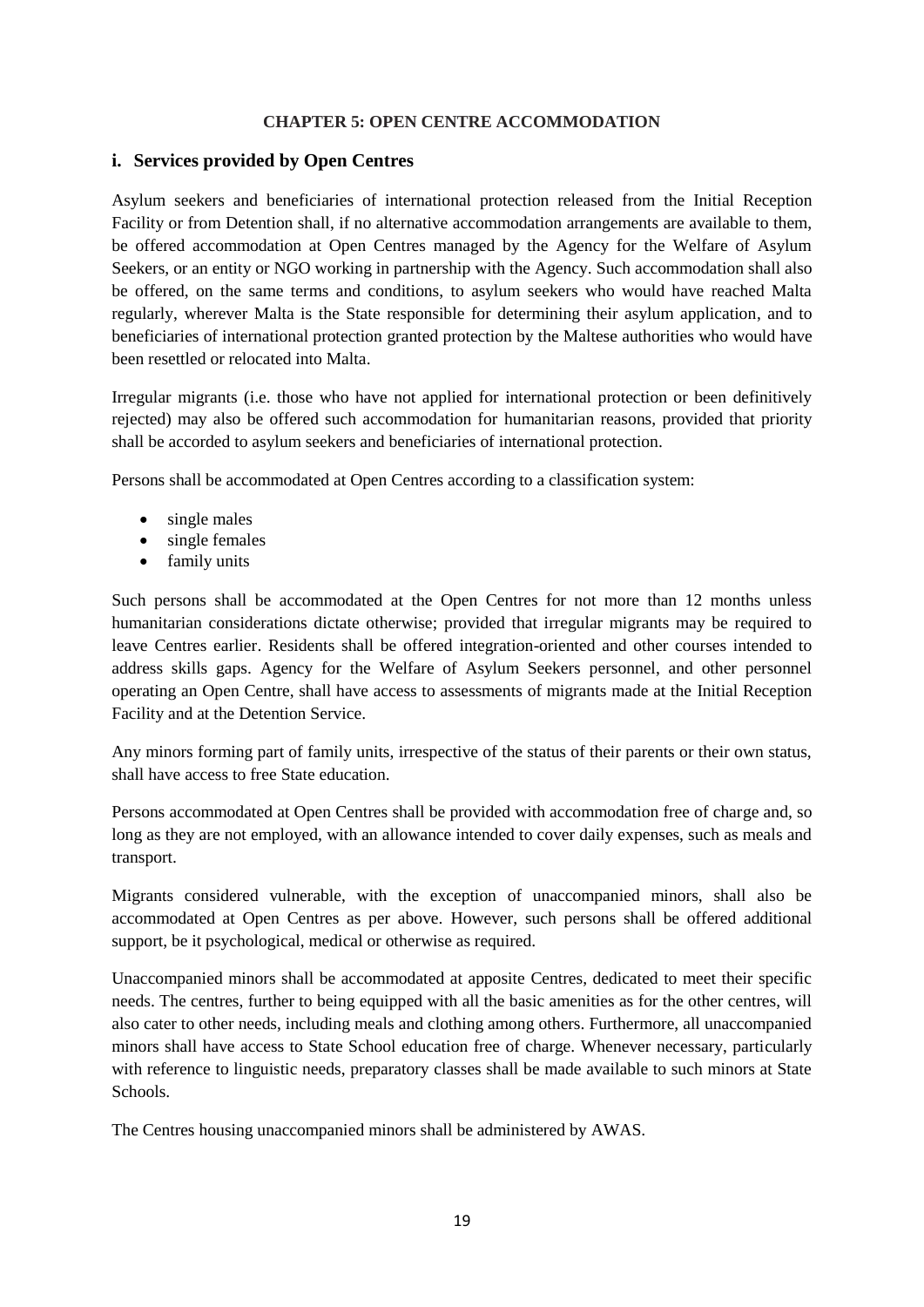Procedures to trace the family members of Unaccompanied Minors would be initiated by AWAS once such minors are accorded International Protection, in accordance with Regulation 18 of the amended *Procedural Standards in Examining International Protection Regulations* (SL 420.07). In the eventuality that family members are positively identified, further action would be taken, possibly with a view to reuniting the minor with his or her family members, provided that this is in the best interest of the child.

Open Centre facilities shall comprise or have access<sup>4</sup> to:

- an office for the delivery of information by the Office of the Refugee Commissioner;
- rooms for one-to-one interviews conducted by AWAS officials;
- rooms for one-to-one interviews by the Office of the Refugee Commissioner;
- rooms for one-to-one interviews by the authorities, professionals, legal counsels and NGOs concerned;
- facilities for the delivery of educational programmes; and,
- Medical Isolation Facilities.

# **ii. Material Reception Conditions**

The objective of Open Centres is to deliver accommodation that is decent and comfortable, but not of a permanent nature. Residents shall be encouraged to take up employment and leave the Centres, if possible, within 6-8 months, and within no more than 12 months unless humanitarian considerations dictate otherwise.

Open Centres will be equipped with lighting, ventilation, heating and fittings, including toilet and shower amenities, adequate to maintain health and basic comfort in accordance with sanitary regulations.

Moreover, residents shall have access to mainstream medical care services.

Accommodation quarters, as well as services provided, shall:

- Respect the personal safety and confidentiality of residents:
- Provide for their basic needs; and,
- Respect ethnic and cultural diversity.

Accommodation quarters shall, to the extent possible, allow a degree of privacy to residents, although this shall not be understood to necessarily imply separate rooms for each resident. Family units, insofar as possible, shall be housed in separate rooms to enable the continuity of family life.

Centres for unaccompanied minors, further to providing the basic amenities of other centres, shall deliver a homely and child-friendly environment.

## **iii. Security and Communal Activities at Open Centres**

Residents at Open Centres shall be allowed to move freely in and out of the Centres; however access control systems shall be used to prevent access to unauthorised persons.

**<sup>.</sup>** <sup>4</sup> The facilities would not necessarily be available in each Open Centre. However, Open Centre residents would have access to relevant facilities available and services.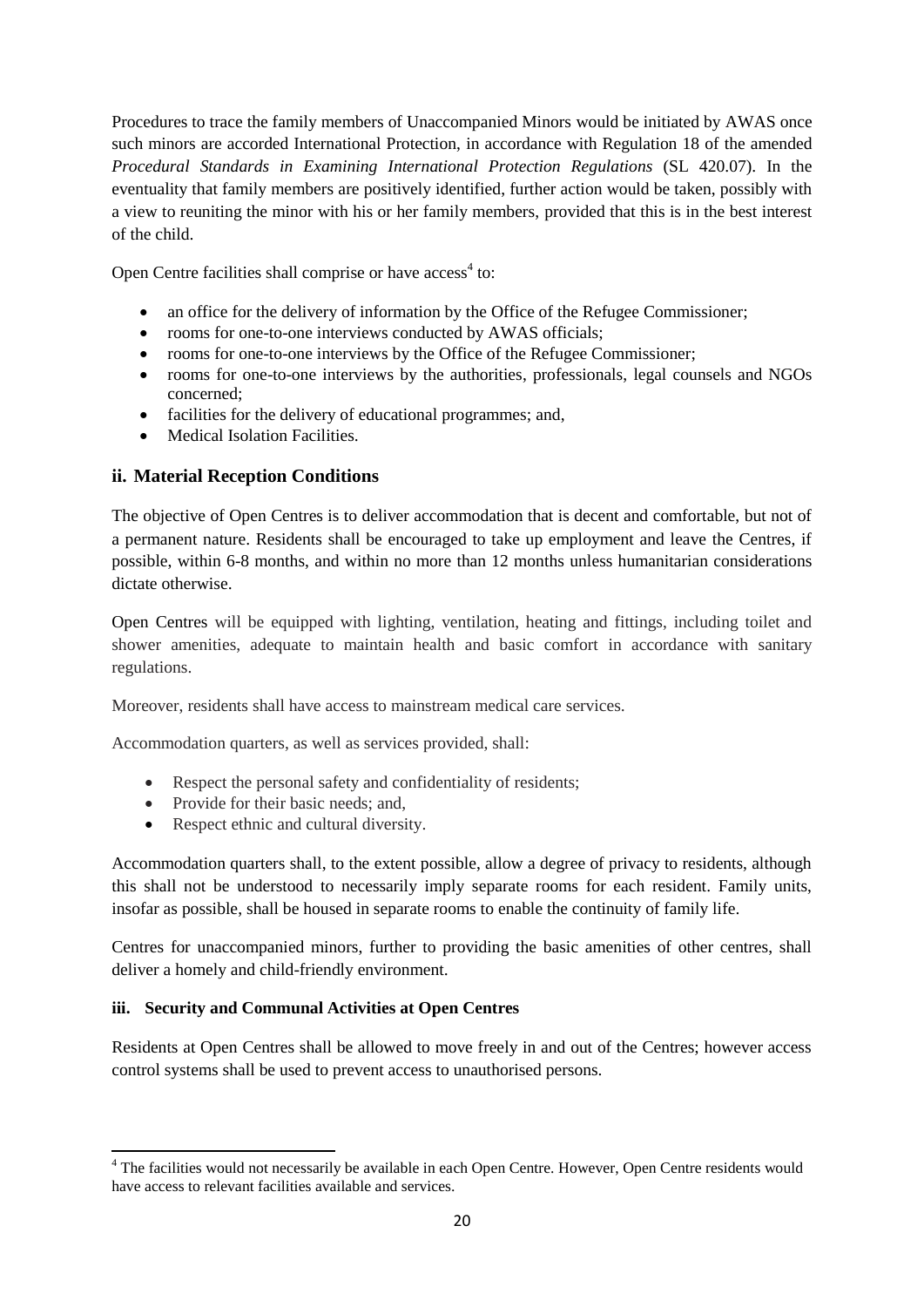The scope of Open Centres is to provide accommodation and education opportunities to residents. All other communal activities should be engaged by residents outside the Open Centres. Residents shall also be encouraged to make use of mainstream services outside the Centres. Information shall be provided to Open Centre residents concerning available services and how to access them.

All Government Departments and entities are to ensure that refugees, beneficiaries of subsidiary protection and asylum seekers are given access to the services they are entitled to in terms of the Refugees Act (Cap. 420) and other applicable legislation.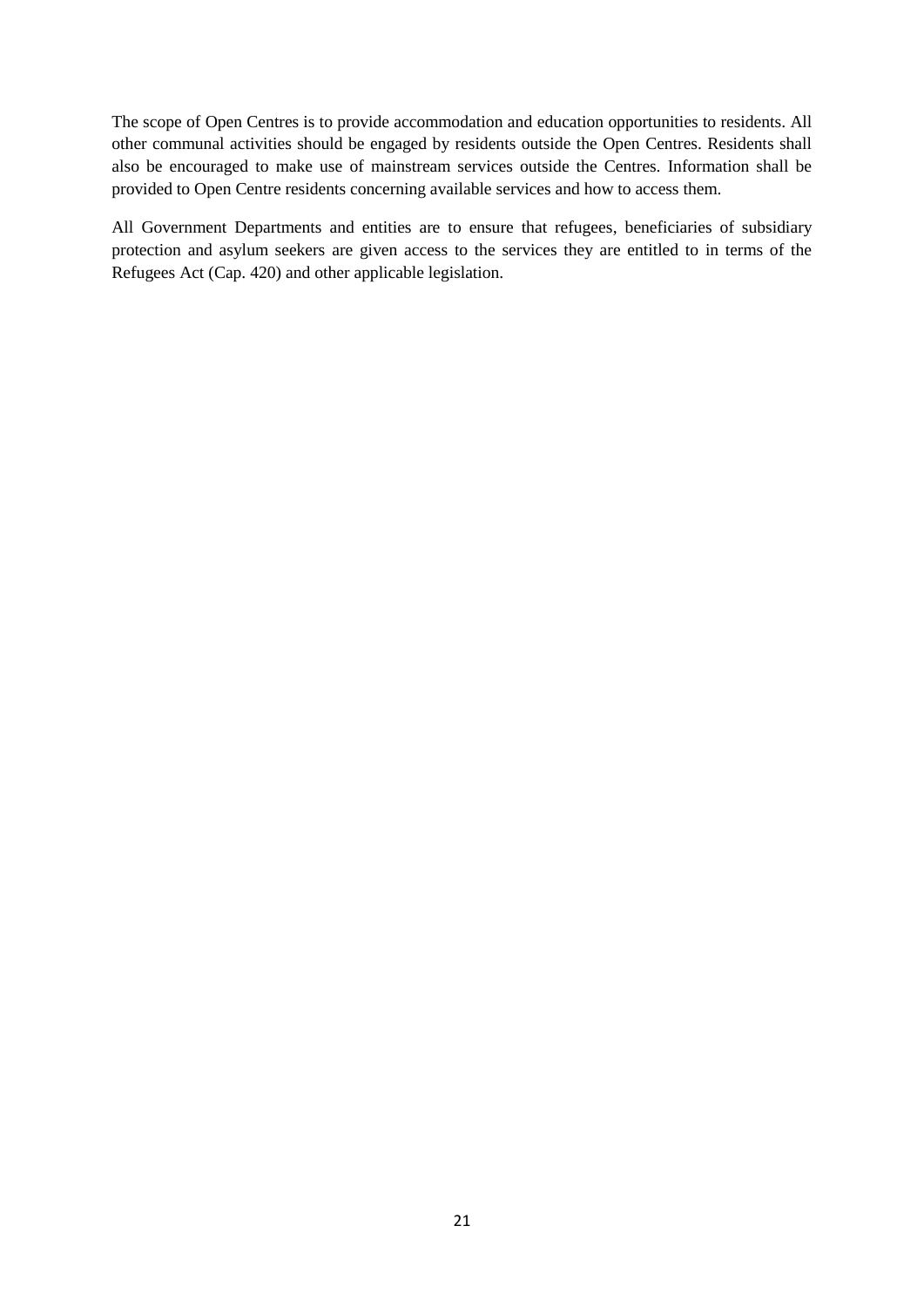## **CHAPTER 6: MEDICAL SERVICES AVAILABLE TO MIGRANTS AT INITIAL RECEPTION, CLOSED AND OPEN CENTRES**

## **i. Background**

Irregular migrants are often unfamiliar with the national health care system and do not know how, when and where to seek help. Language barriers may also impede utilisation of health services. Health professionals are nowadays facing new challenges due to cultural differences in the explanation for the cause of disease and the interpretation of symptoms. Cultural diversity in health care poses a challenge to service providers who need to manage complex differences in communication styles, attitudes as well as expectations.

# **ii. Migrant Health Liaison Office**

Migrants are offered assistance by a specialised unit to cater for challenges that have developed in the Health Sector due to cultural diversity. The functions of the Migrant Health Unit include:

- provision of health education sessions to migrant population groups in the Centres according to gender, age and specific health issues;
- provision of assistance to migrants in accessing health care through the right channels;
- organisation of Health Information Sessions at the Centres;
- the drawing up of in-service studies;
- education and training initiatives for health and social care professionals and university students in Cultural Issues in Health Care;
- provision of translated materials (booklets and posters) for migrants on health topics; and,
- participation in EU programmes, seminars and workshops on the issue on migration and health.

Furthermore, migrants would be offered assistance in health care services by cultural mediators in order to overcome cultural and linguistic challenges that may arise during medical consultations. Therefore, migrants who can communicate well in English and have a sufficiently high educational level would be able to enrol for the training programme 'Cultural Mediators in Health Care' with the said office.

\_\_\_\_\_\_\_\_\_\_\_\_\_\_\_\_\_\_\_\_\_\_\_\_\_\_\_\_\_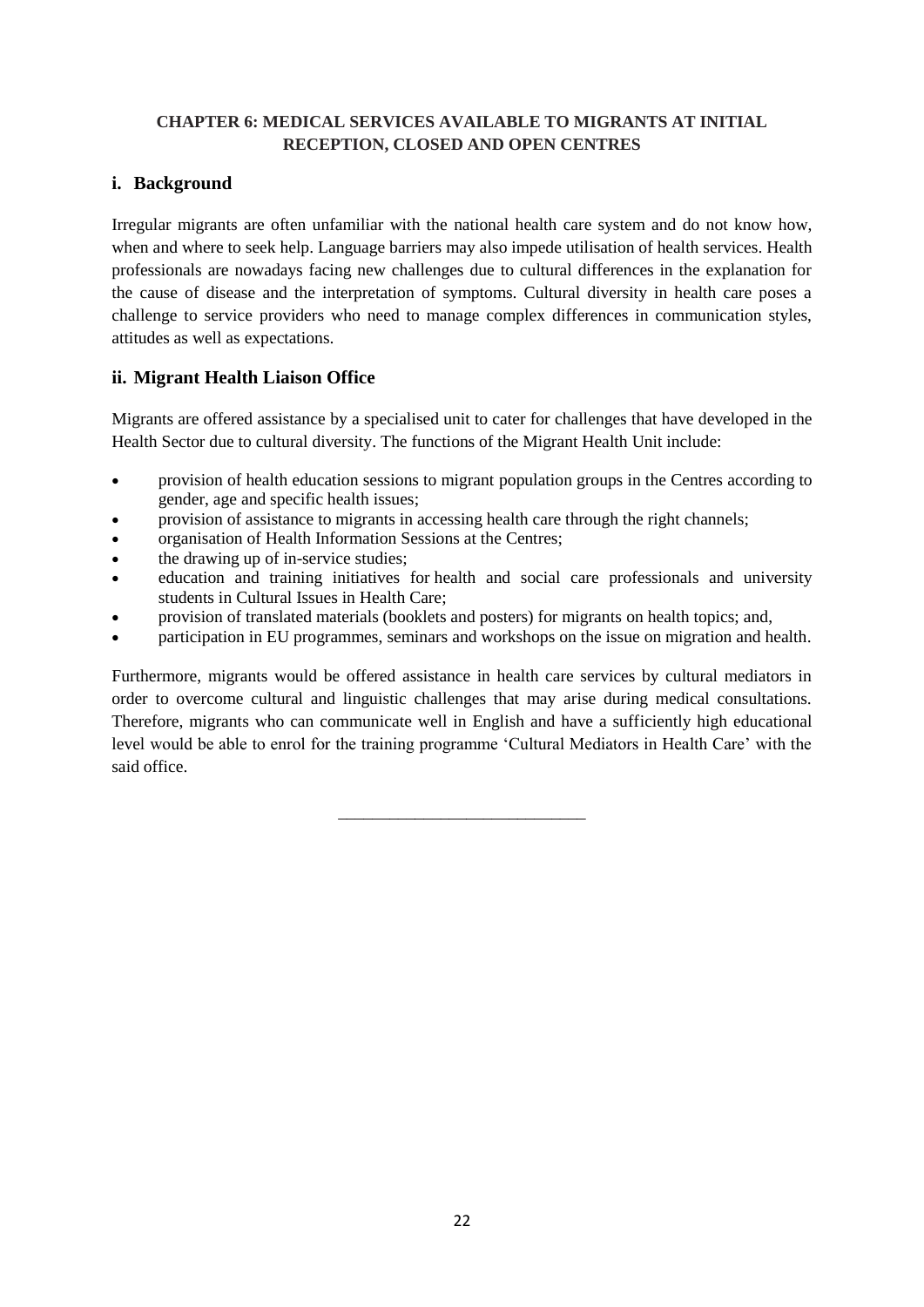#### **ANNEXES**

## **Annex A: Detention of Asylum Applicants: Guidelines for Police Officers drawing up recommendations for the Principal Immigration Officer**

i. Scope

The *Reception of Asylum Seekers Regulations* (SL 420.06) stipulate that an asylum applicant may be detained on the basis of one of the following grounds:

 *(a) in order to determine or verify his identity or nationality;* 

*(b) in order to determine those elements on which the application is based which could not be obtained in the absence of detention, in particular when there is a risk of absconding on the part of the applicant;* 

*(c) in order to decide, in the context of a procedure, in terms of the Immigration Act, on the applicant's right to enter Maltese territory;* 

*(d) when the applicant is subject to a return procedure under the Common Standards and Procedures for Returning Illegally Staying Third-Country Nationals Regulations, in order to prepare the return or carry out the removal process, and the Principal Immigration Officer can substantiate, on the basis of objective criteria, including that the applicant already had the opportunity to access the asylum procedure, that there are reasonable grounds to believe that the applicant is making the application for international protection merely in order to delay or frustrate the enforcement of the return decision;* 

*(e) when protection of national security or public order so require; or,* 

*(f) in accordance with Article 28 of Regulation (EU) No 604/2013 of the European Parliament and of the Council of 26 June 2013 establishing the criteria and mechanisms for determining the Member State responsible for examining an application for international protection lodged in one of the Member States by a third-country national or a stateless person.*

An asylum applicant may therefore only be detained if one of the above grounds applies, and only for as long as that ground remains applicable.

The aim of this document is to assist Police Officers in drawing up recommendations to the Principal Immigration Officer as to whether individual asylum applicants who entered Malta irregularly, or who are otherwise irregularly present, should be detained or not. Such recommendations, as well as the decision of the Principal Immigration Officer, is to be based on the grounds set at law, cited above, as well as on the related considerations set out hereunder.

ii. Considerations relating to the detention or otherwise of individual asylum applicants

*(a) In order to determine or verify his identity or nationality;*

This ground for detention does not apply where the asylum applicant is in possession of genuine travel and/or identification documents.

On the other hand, at least in principle, it applies whenever asylum applicants are undocumented, meaning that no proof of identity or nationality exists.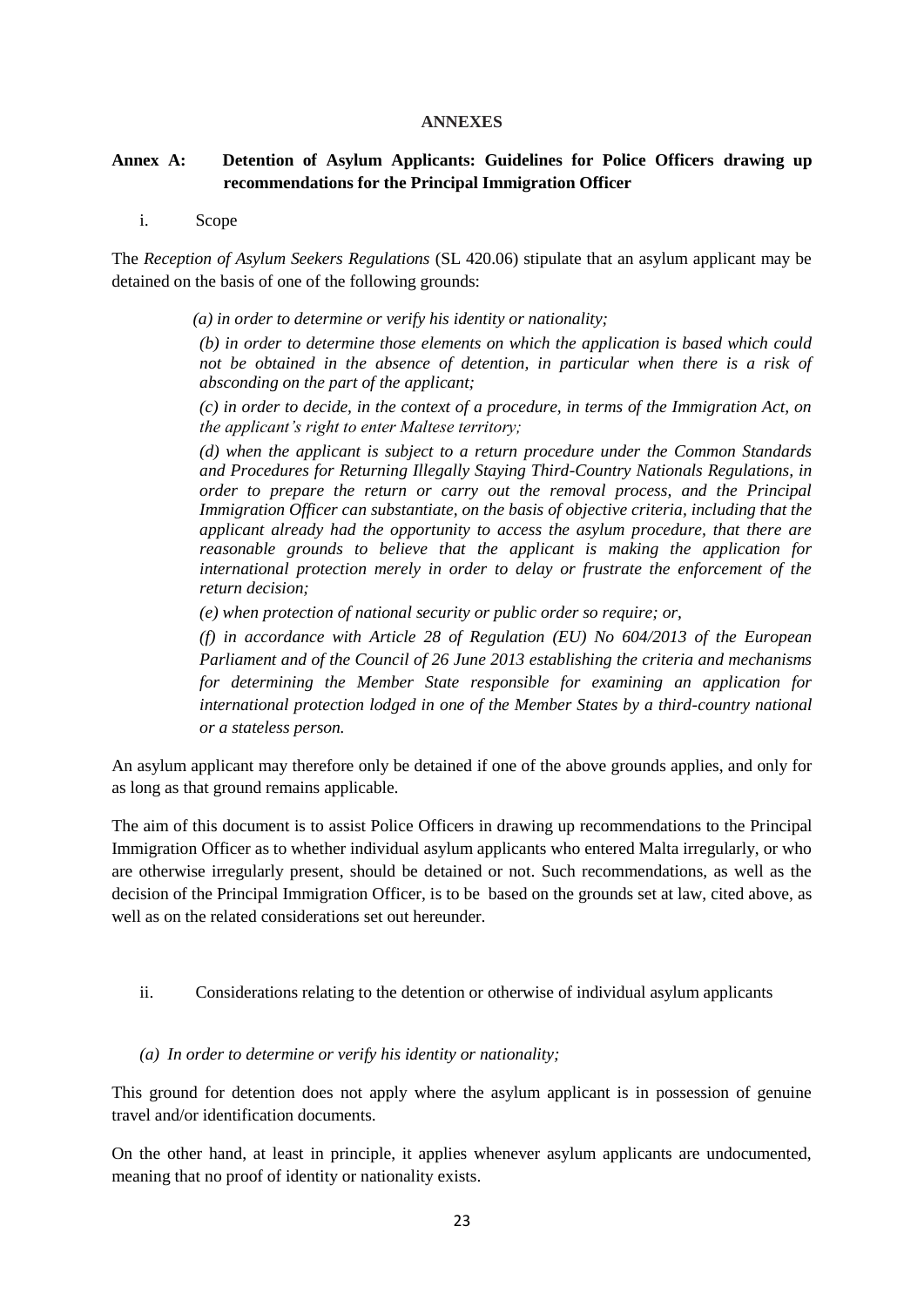However, the fact that an asylum applicant lacks documentation does not automatically imply that he or she should be detained. If alternative evidence for his or her nationality exists, especially if cumulative, then the asylum applicant should not be detained on the basis of this specific ground.

Alternative evidence would, in particular, include:

-Credible and consistent testimony by the asylum applicant in question;

-Credible and consistent testimony by other asylum applicants who reached Malta along with the asylum seeker in question; and,

-Known disturbances in the country/region of origin that led to an outflow of asylum applicants from the country/region in question.

*(b) In order to determine those elements on which the application is based which could not be obtained in the absence of detention, in particular when there is a risk of absconding on the part of the applicant;* 

This ground for detention shall apply whenever there is a risk of absconding, in particular whenever:

- an asylum seeker, whether documented or otherwise, has on past occasions sought to escape, avoid or mislead the authorities; or

-whenever an asylum seeker is documented, but entered Malta irregularly.

Provided that, whenever the second consideration is the only one to apply to a particular case and there are no other compelling reasons for detaining the applicant in question, the Principal Immigration Officer shall consider the likelihood of returning the person in question in the event that his or her asylum application is definitively rejected. In case the assessment concludes that such person is not likely to be returned within a reasonable timeframe, he or she would be released.

*(c) In order to decide, in the context of a procedure, in terms of the Immigration Act, on the applicant's right to enter Maltese territory;* 

This ground for detention may only be applied in relation to asylum seekers in possession of required travel documentation, who have entered Malta via a regular border crossing, but whose entry has been irregular (e.g. stowaways), as well as in relation to asylum seekers at a border crossing point, whether documented or otherwise.

Unless other grounds for detention apply, the asylum applicant in question shall be released as soon as it is determined that he or she has a right to enter Maltese territory. On the other hand, if the person has no right of entry he or she may be detained in terms of this criterion.

Access to the territory shall be granted:

-in the event that the asylum application is not deemed inadmissible; and,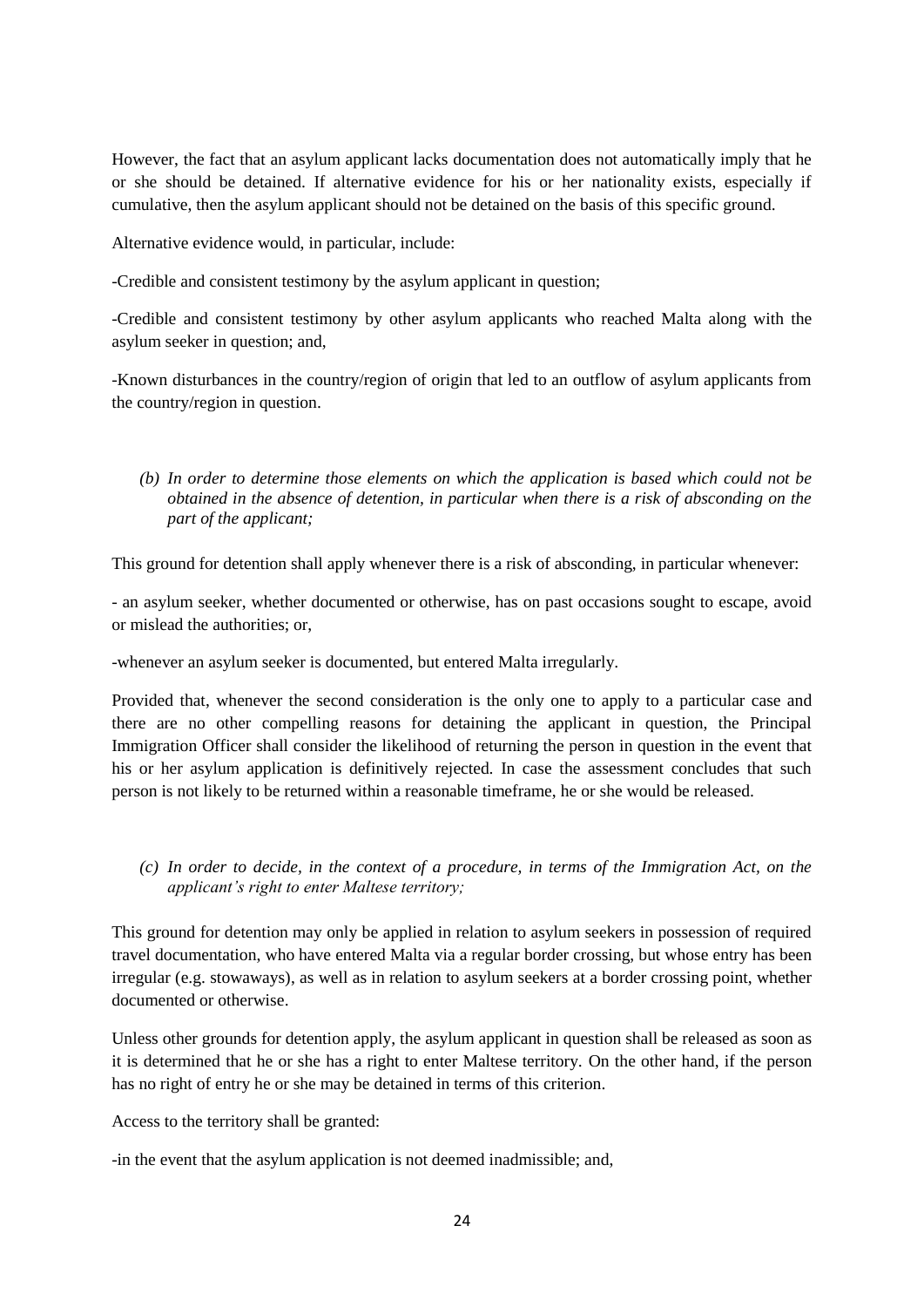-in the event that the asylum application does not fall under the responsibility of another Member State.

Unless, without prejudice to the principle of non-refoulement, other reasons set out at law preventing access to the territory apply.

*(d) When the applicant is subject to a return procedure under the Common Standards and Procedures for Returning Illegally Staying Third-Country Nationals Regulations, in order to prepare the return or carry out the removal process, and the Principal Immigration Officer can substantiate, on the basis of objective criteria, including that the applicant already had the opportunity to access the asylum procedure, that there are reasonable grounds to believe that the applicant is making the application for international protection merely in order to delay or frustrate the enforcement of the return decision;* 

This ground for detention may be applied whenever the applicant has been informed of his or her right to apply for international protection upon entering Malta, but he or she has refrained from submitting an application, and has only submitted the application upon or after being served with a return decision, or upon being informed that he or she would be returned.

#### *(e) When protection of national security or public order so require;*

This ground for detention may be applied whenever there is reasonable suspicion or certainty that the asylum applicant has committed an offence which would constitute a criminal offence in Malta, particularly a serious criminal offence, and that there is a risk of another offence being committed in Malta.

This ground may also be applied in any case where an applicant is considered to pose a serious threat to fundamental State interests.

An asylum seeker may also be detained whenever he or she would have entered Malta irregularly as part of an influx of such proportions and/or suddenness that it is deemed to have an adverse effect on public order.

*(f) in accordance with Article 28 of Regulation (EU) No 604/2013 of the European Parliament and of the Council of 26 June 2013 establishing the criteria and mechanisms for determining the Member State responsible for examining an application for international protection lodged in one of the Member States by a third-country national or a stateless person.*

This ground for detention may be applied whenever an asylum seeker is to be returned to another State bound by the Regulation, which State is responsible for determining his or her asylum application, provided that an assessment of the case concludes that there is a risk of absconding. The assessment of the risk of absconding shall be made with reference to point b) above.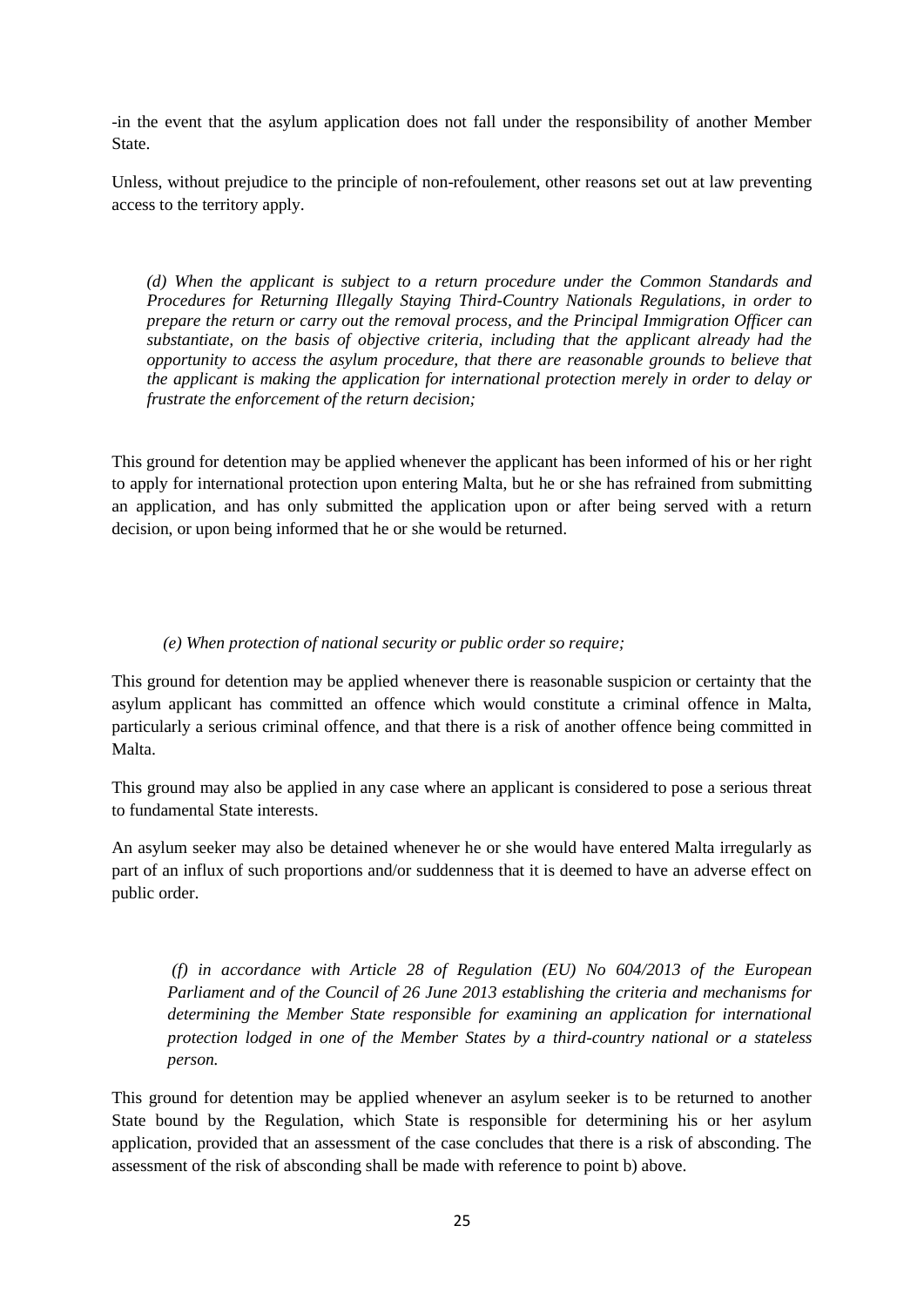#### iii. Alternatives to Detention

Whenever a recommendation is made to the Principal Immigration Officer not to detain an asylum applicant given that none of the above grounds apply or the risk of absconding is not deemed sufficiently high, the Officer making the recommendation shall also indicate whether alternatives to detention should be applied in the specific case and, if so, which.

\_\_\_\_\_\_\_\_\_\_\_\_\_\_\_\_\_\_\_\_\_\_\_\_\_\_\_\_\_\_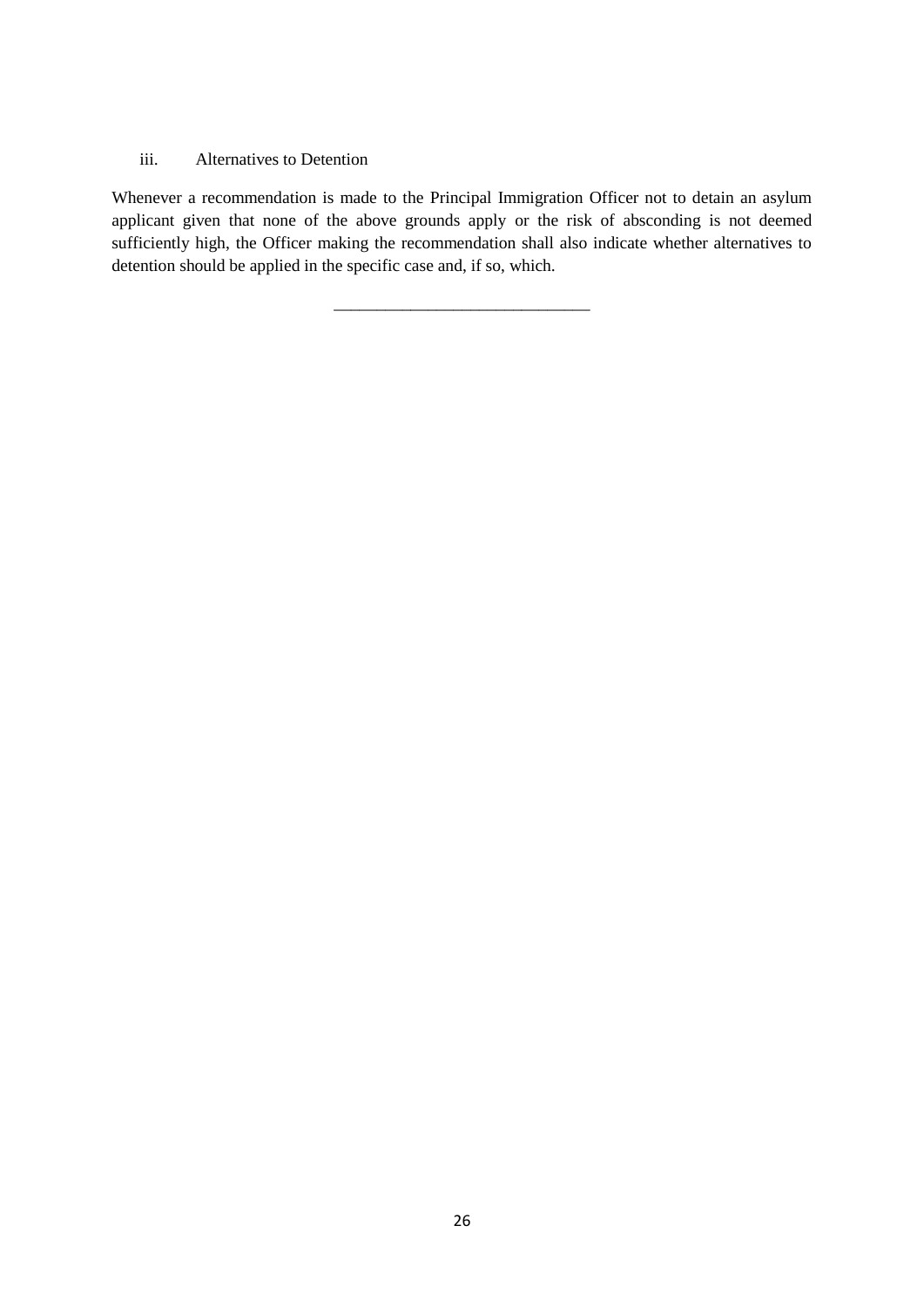# **Annex B: Detention of Irregularly present Third Country Nationals with a view to Return: Guidelines for Police Officers drawing up recommendations for the Principal Immigration Officer**

i. Background

According to Regulation 11(8) of the *Common Standards and Procedures for Returning Illegally Staying Third-Country Nationals*, the Principal Immigration Officer shall conduct a review of the detention of any person detained with a view to his or her return. The first such review shall take place within no more than three months from the date when detention for the purpose of effecting return commenced.

Whenever the detention of any person with a view to return has reached (and exceeded) six months the Principal Immigration Officer shall inform the Immigration Appeals Board, which would supervise and, if necessary, revise the review.

ii. Provision of background information

When making a recommendation to the Principal Immigration Officer on the release or otherwise of a person from detention in accordance with the aforementioned Regulation, irrespective of whether the review is being conducted after a period of three months of detention or after a longer period of detention, the Officer responsible shall:

-Document any attempts made to obtain travel documentation and/or authorisation from the (presumed) country of origin for the return of the person in question; and,

-Indicate response received from the (presumed) country of origin.

iii. Criteria and relevant considerations for a Recommendation

A recommendation to release the person in question shall be made whenever it transpires that:

- a) a reasonable prospect of removal no longer exists for legal or other considerations, as per Regulation 11(14); or
- b) the conditions laid down in Regulation 11(6), namely the risk of absconding or the third country national being uncooperative, thereby hindering the return procedure, no longer subsist; and,
- c) the removal procedure is no longer 'in progress' and 'executed with due diligence' (Proviso to Regulation 11(6)).